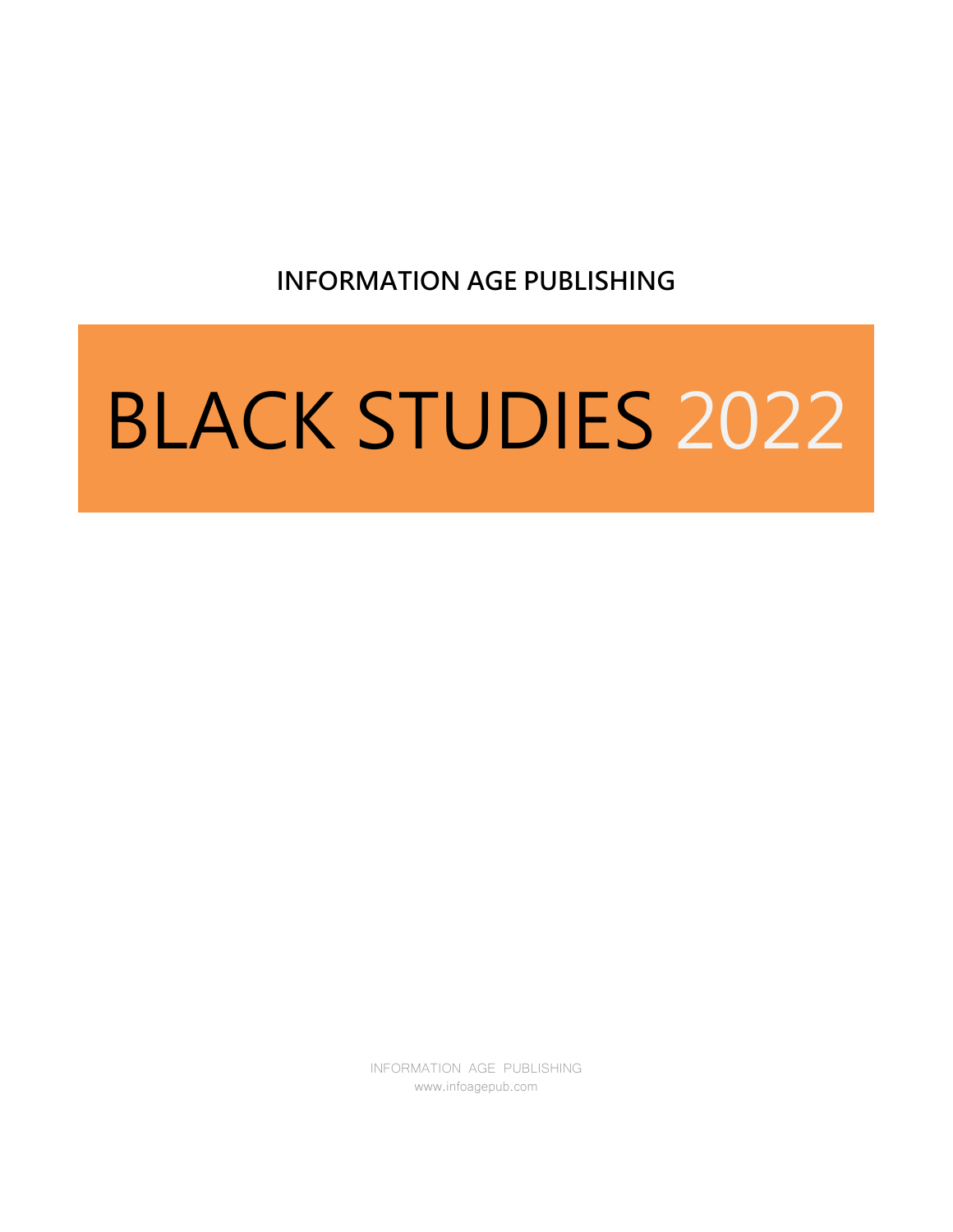# TABLE OF CONTENTS

| <b>RECENT TITLES</b>                                                                                                                                                 | $\overline{2}$ |
|----------------------------------------------------------------------------------------------------------------------------------------------------------------------|----------------|
| <b>CONTEMPORARY PERSPECTIVES IN RACE AND ETHNIC RELATIONS:</b>                                                                                                       |                |
| - The Pursuit of Excellence. Kentucky State University, 1886-2020 (2021)                                                                                             | $\overline{2}$ |
| - A Trace for the Next Generation. Young Black Theorists Confronting Transnational Racism (2022)                                                                     | $\overline{2}$ |
| <b>CONTEMPORARY PERSPECTIVES ON ACCESS, EQUITY, AND ACHIEVEMENT:</b>                                                                                                 |                |
| - Black Mother Educators. Advancing Praxis for Access, Equity, and Achievement (2021)                                                                                | 3              |
| - The Impact of Classroom Practices. Teacher Educators' Reflections on Culturally Relevant Teachers (2021)                                                           | 3              |
| - Dissertating During a Pandemic. Narratives of Success From Scholars of Color (2022)                                                                                | 4              |
| - Imagining the Future. Historically Black Colleges and Universities - A Matter of Survival (2022)                                                                   | 4              |
| - Un-Silencing Youth Trauma. Transformative School-Based Strategies for Students Exposed to Violence (2022)                                                          | 5              |
| <b>CONTEMPORARY PERSPECTIVES ON BLACK HOMESCHOOLING:</b>                                                                                                             |                |
| - Homeschooling Black Children in the U.S Theory, Practice, and Popular Culture (2022)                                                                               | 5              |
| <b>CONTEMPORARY PERSPECTIVES ON MULTICULTURAL GIFTED EDUCATION:</b>                                                                                                  |                |
| - Black Boys are Lit. Engaging PreK-3 Gifted and Talented Black Boys Using Multicultural Literature  (2021)                                                          | 6              |
| <b>CONTEMPORARY PERSPECTIVES ON SPIRITUALITY IN EDUCATION:</b>                                                                                                       |                |
| - United We Stand. The Role of Spirituality in Engaging and Healing Communities (2021)                                                                               | 6              |
| <b>IDENTITY &amp; PRACTICE IN HIGHER EDUCATION-STUDENT AFFAIRS:</b>                                                                                                  |                |
| - Working While Black. The Untold Stories of Student Affairs Practitioners (2022)                                                                                    | $\overline{7}$ |
| LITERACY, LANGUAGE AND LEARNING:                                                                                                                                     |                |
| - Authentic Voices. Culturally Responsive Teaching and Learning (2021)                                                                                               | $\overline{7}$ |
| <b>PEACE EDUCATION:</b>                                                                                                                                              |                |
| - Coronavirus and Vulnerable People. Addressing the Divide in Harm and Responses and Exploring  (2022)                                                               | 8              |
| <b>RESEARCH IN CURRICULUM AND INSTRUCTION:</b>                                                                                                                       |                |
| - Truth and Knowledge in Curriculum Making (2021)                                                                                                                    | 8              |
| RESEARCH ON EDUCATION IN AFRICA, THE CARIBBEAN, AND THE MIDDLE EAST:                                                                                                 |                |
| - Effects of Government Mandates and Policies on Public Education  (2022)                                                                                            | 9              |
| RESEARCH, ADVOCACY, COLLABORATION, AND EMPOWERMENT MENTORING SERIES:                                                                                                 |                |
| - Purveyors of Change. School Leaders of Color Share Narratives of Student, School, and Community Success (2021) 9                                                   |                |
| - Racism by Another Name. Black Students, Overrepresentation, and the Carceral State of Special Education (2021) 10                                                  |                |
| <b>URBAN EDUCATION STUDIES SERIES:</b>                                                                                                                               |                |
| - Black Males Matter. A Blueprint for Creating School and Classroom Environments  (2021)                                                                             | 10             |
| <b>NO SERIES:</b>                                                                                                                                                    |                |
|                                                                                                                                                                      | 11             |
| - Multiculturalism Still Matters in Education and Society. Responding to Changing Times (2021)<br>- Pyrrhic Victory. Before You Remove The Knife, 2nd Edition (2021) | 11             |
|                                                                                                                                                                      |                |
| <b>BACK LIST</b>                                                                                                                                                     | 12             |
| <b>INTERNATIONAL DISTRIBUTORS</b>                                                                                                                                    | 22             |
| <b>ORDER FORM</b>                                                                                                                                                    | 24             |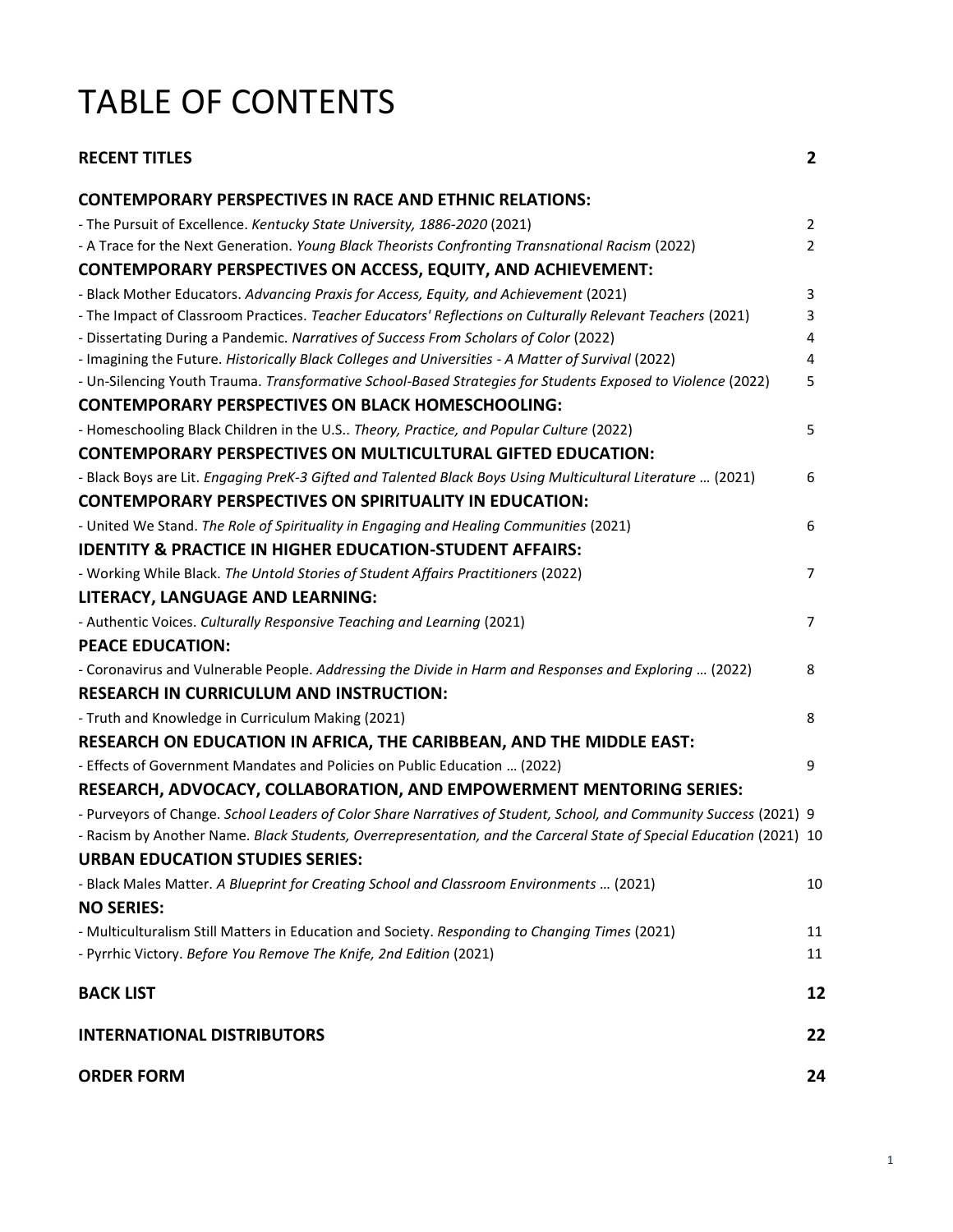# RECENT TITLES

# **CONTEMPORARY PERSPECTIVES IN RACE AND ETHNIC RELATIONS**



# The Pursuit of Excellence

Kentucky State University, 1886-2020

John A. Hardin, Professor Emeritus, Western Kentucky University

A volume in the series *Contemporary Perspectives in Race and Ethnic Relations* 2021. Paperback 978-1-64802-393-4 \$45.99. Hardcover 978-1-64802-394-1 \$85.99. eBook 978-1-64802-395-8 \$74.

The Pursuit of Excellence: Kentucky State University, 1886-2020 is a compelling examination of the most diverse public institution of higher education in the Commonwealth of Kentucky. Starting with Kentucky State University's establishment in 1886 to train black school teachers, the book explored how the University met and successfully overcame challenges. Although created in an era of racial segregation, Kentucky State University developed an inclusive faculty, staff and student body sustained by a tradition of academic excellence. By 2020, Kentucky State University offered bachelors, master's and doctoral degree programs as well as 1890 land grant research and service programs. The book provides background on selected notable alumni and their contributions to the Commonwealth and the world.



A Trace for the Next Generation

Young Black Theorists Confronting Transnational Racism

Chike McLoyd, Colgate University

A volume in the series *Contemporary Perspectives in Race and Ethnic Relations* 2022. Paperback 978-1-64802-593-8 \$45.99. Hardcover 978-1-64802-594-5 \$85.99. eBook 978-1-64802-595-2 \$74.

Based on eighteen months of ethnographic research in a high school E.L.L. classroom, this study contributes to the fields of new literacies studies and critical pedagogy by showing how transnational Black youth theorize and negotiate intersections of racism, justice, and education. Drawing on a multidimensional approach for understanding how racism is reproduced and resisted across various domains of power, the author shows how two young men from Haiti theorize the U.N. and INGO occupation of post-earthquake Haiti; a disjuncture between how Africa and Haiti are (mis)known in the U.S. and students' lived realities in their respective countries of origin; and finally, students' analysis of structural racism in the U.S. through a Justice for Trayvon unit that was co-taught from March-May 2012, when Trayvon Martin, George Zimmerman, and Stand Your Ground became household names.

The author concludes by suggesting that we move toward a "lessons against white supremacies" framework for critical pedagogy. This framework draws on centering counter–narratives and thinking through the notion of decolonial love to reframe everyday classroom praxis. Culturally informed, antiracist pedagogies must begin with students' theoretical work and experiential knowledge. Such an approach transforms classrooms into spaces for students to not only interrogate racism but also create (counter) texts that represent their subjectivities as young Black people in the 21st century.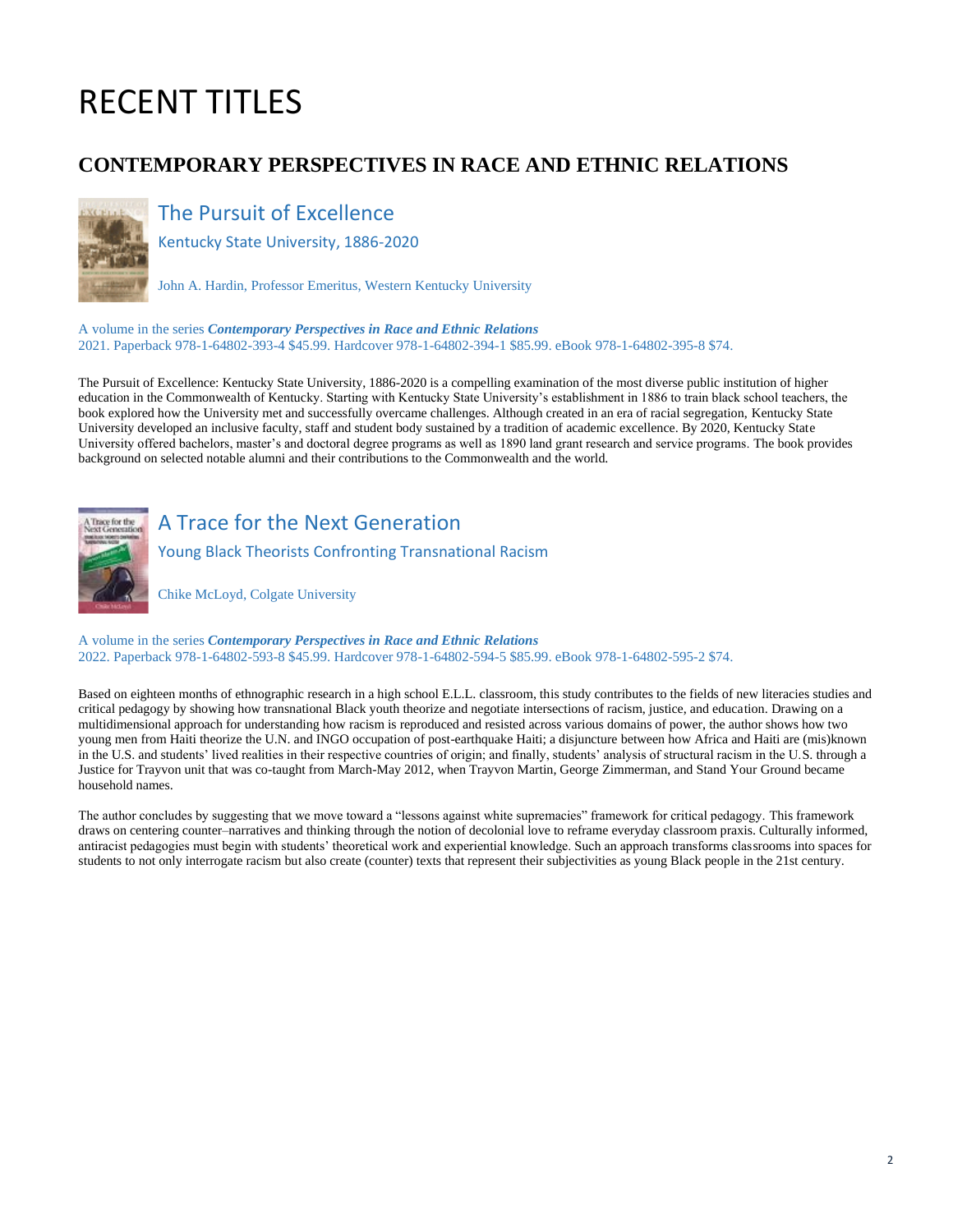# **CONTEMPORARY PERSPECTIVES ON ACCESS, EQUITY, AND ACHIEVEMENT**



#### Black Mother Educators

Advancing Praxis for Access, Equity, and Achievement

Tambra O. Jackson, Indiana University School of Education, Indianapolis

A volume in the series *Contemporary Perspectives on Access, Equity, and Achievement* 2021. Paperback 978-1-64802-403-0 \$45.99. Hardcover 978-1-64802-404-7 \$85.99. eBook 978-1-64802-405-4 \$74.

Drawing upon the theoretical frameworks of Beauboeuf-Lafontant (2002), Collins (2009), Crenshaw (1991), and Dillard (2012), this volume makes a case for centering the voices and experiences of Black women in the protection and educational uplift of Black children. While examinations of how Black educators articulate and enact a need to protect Black students from racialized harm exist (McKinney de Royston et. al., 2020), this book is a collection of autoethnographic narratives from Black mother educators who work at the intersections of their personal and professional identities to protect Black children. Intersectionality allows us to look at the nexus of our identities in regards to race, gender and occupation-- as Black, women and educators. Our goal for this volume was to bring together scholars who can support theorizing the intersectionality of our identities as Black mothers and educators, particularly its influence on our pedagogical practices and the safekeeping of Black children. This volume explicates stories of motherwork from Black mother educators whose professional spaces span K-12 to higher education contexts. Collectivity, this volume expounds upon the dimension of "protector" within the literature on Black women teachers.



# The Impact of Classroom Practices

Teacher Educators' Reflections on Culturally Relevant Teachers

Antonio L. Ellis, Radford University School of Teacher Education and Leadership; Nathaniel Bryan, Miami University; Yolanda Sealey-Ruiz, Teachers College, Columbia University; Ivory Toldson, Howard University; Christopher Emdin, Teachers College, Columbia

#### A volume in the series *Contemporary Perspectives on Access, Equity, and Achievement* 2021. Paperback 978-1-64802-398-9 \$45.99. Hardcover 978-1-64802-399-6 \$85.99. eBook 978-1-64802-400-9 \$74.

Debates regarding the qualities, skills, and dispositions of culturally relevant teachers and teaching have raged in teacher education for several decades. Ladson-Billings' (2009) The Dreamkeepers: Successful Teachers of African American Children was a groundbreaking work that has become a foundational study that informs the work of culturally-relevant (Ladson-Billings, 2009) and culturally-sustaining (Paris & Alim, 2017) teaching. In her book The Dreamkeepers she describes effective teachers who are able to draw from the cultural wealth, knowledges, and heritage of Black communities. The Dreamkeepers ensured that their Black students were academically successful, retained, and grew both in terms of their cultural competence and their sociopolitical awareness. In other words, according to research by Ladson-Billings (2009), effective teachers possessed both pedagogical and relational dispositions, which leave lifelong impacts on the academic and social lives of the students they teach. While being a foundational text, what remains missing from the research on culturally-relevant and even culturally-sustaining teachers are "narratives" (read: stories, testimonios, etc.) related to how the race of particular E–12 teachers positively impact the lives of their students.

For instance, Dr. Antonio Ellis (the first editor of the proposed book) describes his high school music teacher Mr. Linard McCloud) as "a highly effective African American music educator who changed the course of his life" (p. 170). Ellis (2016) describes McCloud as being loving, caring, creative, culturally sensitive, attuned, hopeful, flexible, organized, and thoughtful. Because Mr. McCloud possessed the aforementioned characteristics and dispositions, Ellis contends that he was motivated to achieve academically and socially in his urban high school. In addition, according to Ellis (2016), Mr. McCloud was a highly impactful educator because he went beyond the call of duty as a teacher—a practice that is not so common in schools, particularly urban ones. Not only did McCloud teach in the classroom setting, but he also built strong relationships with families, community members, and external stakeholders including local businesses, colleges, and universities. Mr. McCloud used these networks to leverage opportunities for his students academically, personally, and professionally. Like many of his high school classmates, Ellis (2016) contends that he would not have graduated from high school if it were not for the care and mentorship he received from Mr. McCloud. In this proposed edited volume, it is the editors' goal to honor teachers like Mr. McCloud who have made a difference in the lives of their students by learning from their impactful practices.

Employing a "critical storytelling" methodology (see Hartlep & Hensley, 2015; Hartlep, Hensley, Braniger, & Jennings, 2017), each chapter contributor will use his or her own narrative to show the power of influential teachers in classrooms. While this framework centers race, lived and learned experiences, the storyteller is the most important unit of narrative; hence, The Impact of Classroom Practices: Reflections on Culturally Relevant Teachers will include African-American storytellers who reflect on the impact of classroom practices of teachers from diverse backgrounds who they deemed culturally relevant and responsive to both their academic and social needs. This work will offer recommendations to pre-service teachers and in-service teachers who desire to leave a lasting impact on the students they teach.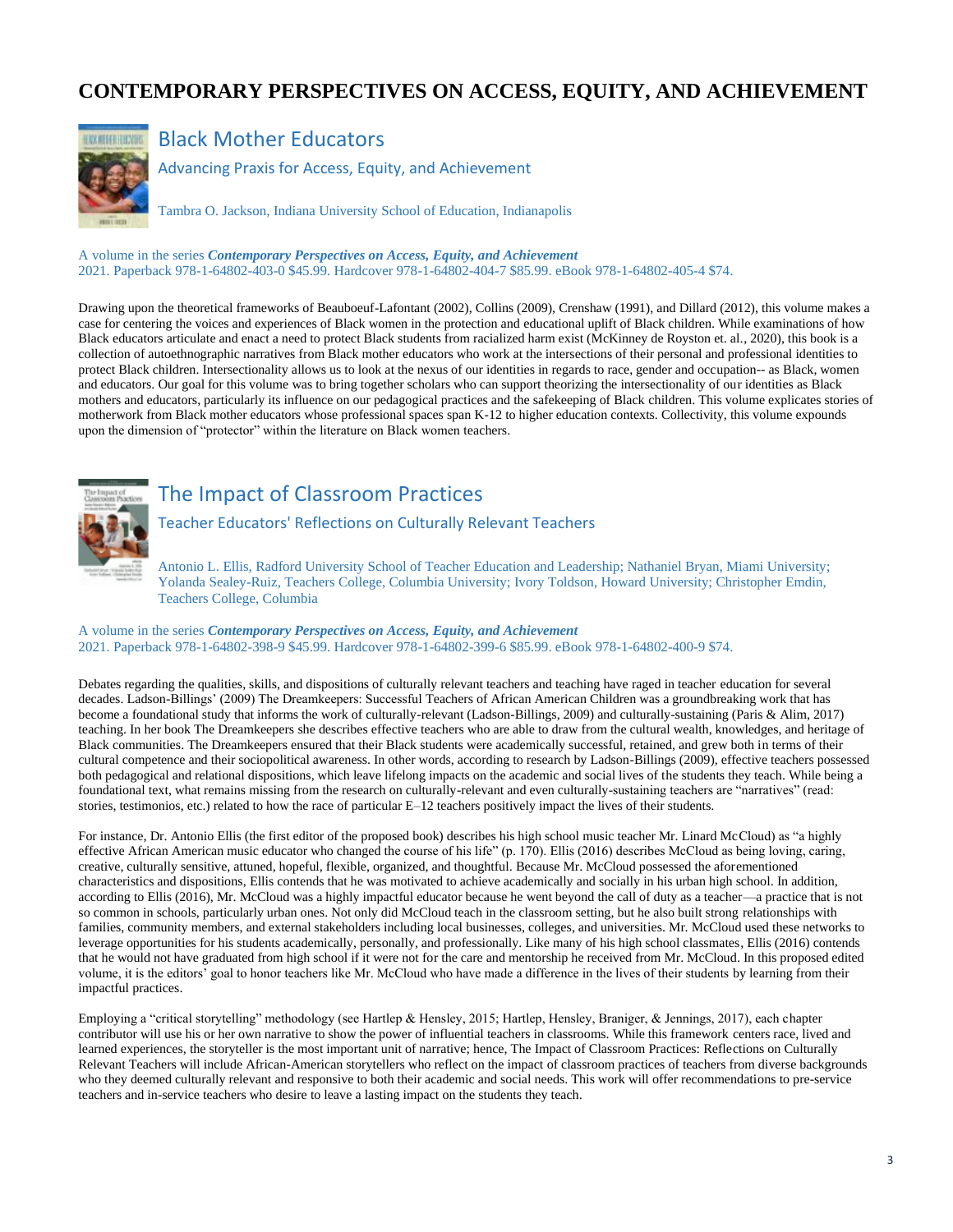

# Dissertating During a Pandemic

Narratives of Success From Scholars of Color

Ramon B. Goings, University of Maryland, Baltimore County; Sherella Cupid, Louisiana State University; Montia D. Gardner, KIPP Minnesota; Antione D. Tomlin, Anne Arundel Community College

#### A volume in the series *Contemporary Perspectives on Access, Equity, and Achievement*

2022. Paperback 978-1-64802-785-7 \$45.99. Hardcover 978-1-64802-786-4 \$85.99. eBook 978-1-64802-787-1 \$74.

Dissertating During a Pandemic: Narratives of Success from Scholars of Color examines the experiences of doctoral students of color writing the dissertation currently and those who successfully defended their dissertation after the onset of COVID-19 and subsequent shutting down of college campuses in March 2020. While we know that scholars of color experience many barriers to completing the dissertation process prior to COVID-19 such as being in racist academic environments and being engaged in research areas that may not be supported by predominantly White faculty, it is important to consider how scholars of color are managing the dissertation process during this pandemic.

We approach this book from an asset-based approach where chapter authors are approaching both the challenges and opportunities they have experienced due to being a dissertation writer during the pandemic. Chapter authors also provide poignant feedback on how professors can be supportive to their needs as dissertation writers. One especially important contribution of this book is that our authors are from a variety of disciplines including: education, social work, psychology, African American studies, and sociology. Additionally, chapter authors are doctoral candidates (and recent graduates) at predominantly White institutions, historically Black colleges and universities, and online universities. Given the breadth of institution types each chapter will provide poignant suggestions for doctoral students across the nation as well as for faculty who are looking to better understand the dissertation writer experience to support their own students.

Because of the novelty of COVID-19, little is known about how doctoral students engaged in writing the dissertation during COVID19 are adapting. Moreover, there is little information available for professors on how to support their doctoral students during these unprecedented times. Thus, Dissertating During a Pandemic: Narratives of Success from Scholars of Color is positioned to be a must read for professors looking to support their doctoral student advisees as well as for doctoral students who are looking for strategies to navigate the dissertation process during the pandemic and beyond.



## Imagining the Future

Historically Black Colleges and Universities - A Matter of Survival

Gary B. Crosby, Saint Elizabeth University; Khalid A. White, San Jose City College; Marcus A. Chanay, B1 Ventures and Holdings, Inc.; Adriel A. Hilton, Southern University at New Orleans

A volume in the series *Contemporary Perspectives on Access, Equity, and Achievement* 2022. Paperback 978-1-64802-850-2 \$45.99. Hardcover 978-1-64802-851-9 \$85.99. eBook 978-1-64802-852-6 \$74.

The Nation's Historically Black Colleges and Universities (HBCUs) are more culturally revered today than ever. As public health and socioeconomic inequity gaps continue to widen between the African American community and other racial groups, the HBCUs embody a shared support system. Since the 1800s, this body of prestigious higher education institutions have represented trusted pathways for the advancement of our community.

With these historical accomplishments in mind, it is crucial for HBCUs and their leadership to create a vision for generations to come. Visionary leadership is a must for our storied institutions to advance beyond just surviving into fully thriving. As such, our book project, Imagining the Future: Historically Black Colleges and Universities - A Matter of Survival, offers cutting edge ideas, suggestions and advice from HBCU alumni, proponents, faculty leaders, and researchers for HBCU leadership to cultivate success today and into the foreseeable future.

Imagining the Future: Historically Black Colleges and Universities - A Matter of Survival promises timely, relevant and emergent scholarship as well as perspectives for HBCU leadership, HBCU scholars and HBCU supporters.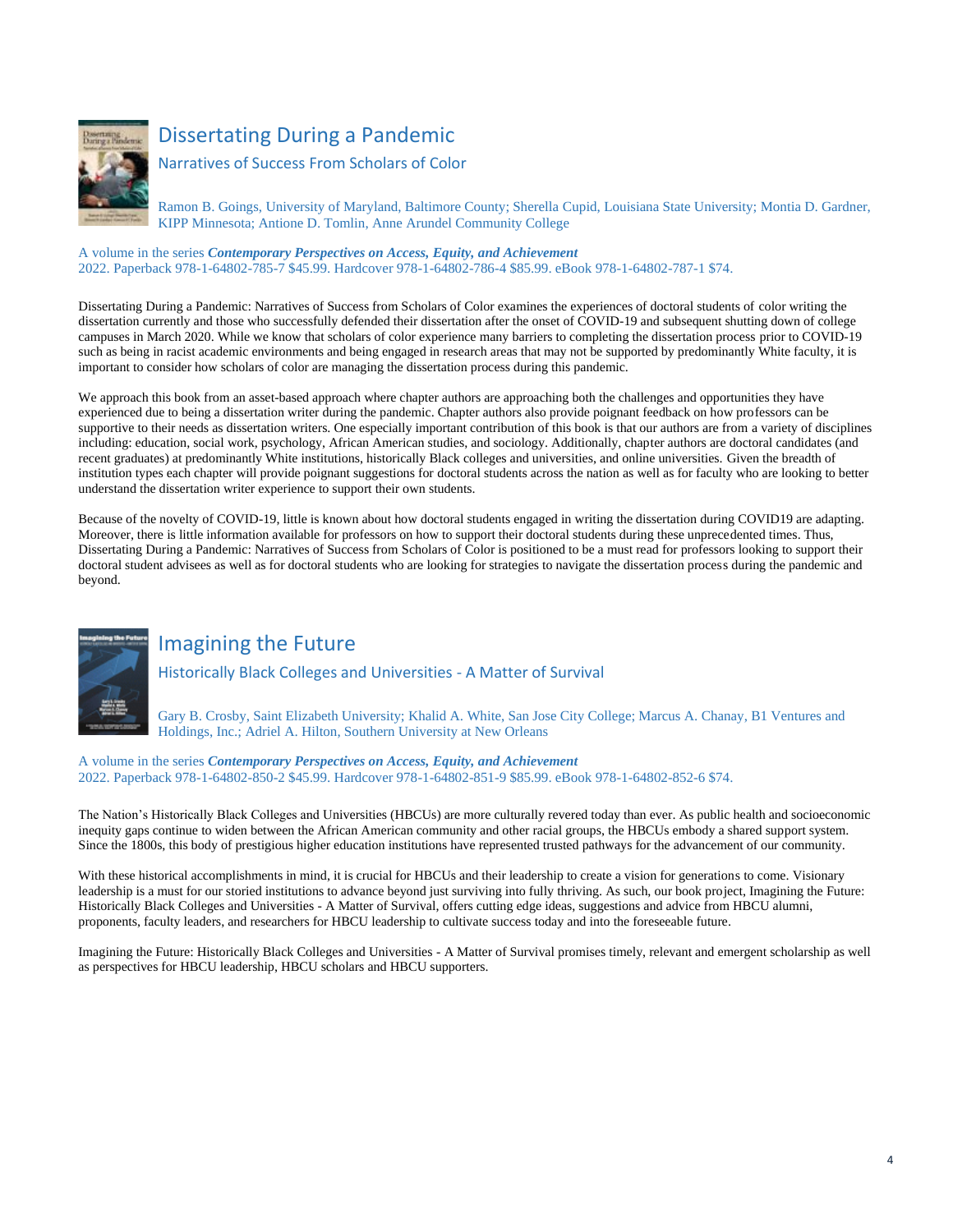

# **In-Silencing**<br>Wuth Trauma Un-Silencing Youth Trauma

Transformative School-Based Strategies for Students Exposed to Violence & Adversity

Laurie A. Garo, University of North Carolina at Charlotte; Bettie Ray Butler, University of North Carolina at Charlotte; Chance W. Lewis, University of North Carolina at Charlotte

A volume in the series *Contemporary Perspectives on Access, Equity, and Achievement* 2022. Paperback 978-1-64802-877-9 \$45.99. Hardcover 978-1-64802-878-6 \$85.99. eBook 978-1-64802-879-3 \$74.

Urban violence, poverty, and racial injustice are ongoing sources of traumatic stress that affect the physical, emotional and cognitive development and well-being of millions of children each year. Growing attention is therefore directed toward the study of child trauma and incorporation of trauma-sensitive practices within schools. Currently such practices focus on social and emotional learning for all children, with some in-school therapeutic approaches, and outside referrals for serious trauma. There is inadequate attention to racial injustice as an adverse childhood experience (ACE) confronting Black males among other youth of color. Although there are guidelines for trauma-sensitive approaches, few are culturally responsive. And it is now critical that educators consider the traumatic impacts of a dual pandemic (covid-19 and racism) on children and their education.

This timely book thus serves to inform and inspire transformative healing and empowerment among traumatized children and youth in pandemic/post-pandemic school and after-school settings. The reader will learn about trauma through actual experiences. Researchers and practitioners present approaches to healing that can be adapted to local situations and settings. The book consists of four parts: Youth Voices on Traumatic Experience; Trauma-focused Research; Culturally Responsive and Trauma Sensitive Practices; and Where do we go from Here? Suggestions for Next Steps. Each part contains a set of themed chapters and closes with a youth- authored poetic expression. The book is especially designed for those working in urban education. However, anyone whose work is related to traumatized children and youth will find the book informative, especially in a post-pandemic educational environment.

# **CONTEMPORARY PERSPECTIVES ON BLACK HOMESCHOOLING**



# Homeschooling Black Children in the U.S.

Theory, Practice, and Popular Culture

Khadijah Ali-Coleman, Black Family Homeschool Educators and Scholars (BFHES); Cheryl Fields-Smith, Black Family Homeschool Educators and Scholars (BFHES)

A volume in the series *Contemporary Perspectives on Black Homeschooling* 2022. Paperback 978-1-64802-782-6 \$45.99. Hardcover 978-1-64802-783-3 \$85.99. eBook 978-1-64802-784-0 \$74.

In 2021, the United States Census Bureau reported that in 2020, during the rise of the global health pandemic COVID-19, homeschooling among Black families increased five-fold. However, Black families had begun choosing to homeschool even before COVID-19 led to school closures and disrupted traditional school spaces. Homeschooling Black Children in the US: Theory, Practice and Popular Culture offers an insightful look at the growing practice of homeschooling by Black families through this timely collection of articles by education practitioners, researchers, homeschooling parents and homeschooled children.

Homeschooling Black Children in the US: Theory, Practice and Popular Culture honestly presents how systemic racism and other factors influence the decision of Black families to homeschool. In addition, the book chapters illustrate in different ways how self-determination manifests within the homeschooling practice. Researchers Khadijah Ali-Coleman and Cheryl Fields-Smith have edited a compilation of work that explores the varied experiences of parents homeschooling Black children before, during and after COVID-19. From veteran homeschooling parents sharing their practice to researchers reporting their data collected pre-COVID, this anthology of work presents an overview that gives substantive insight into what the practice of homeschooling looks like for many Black families in the United States.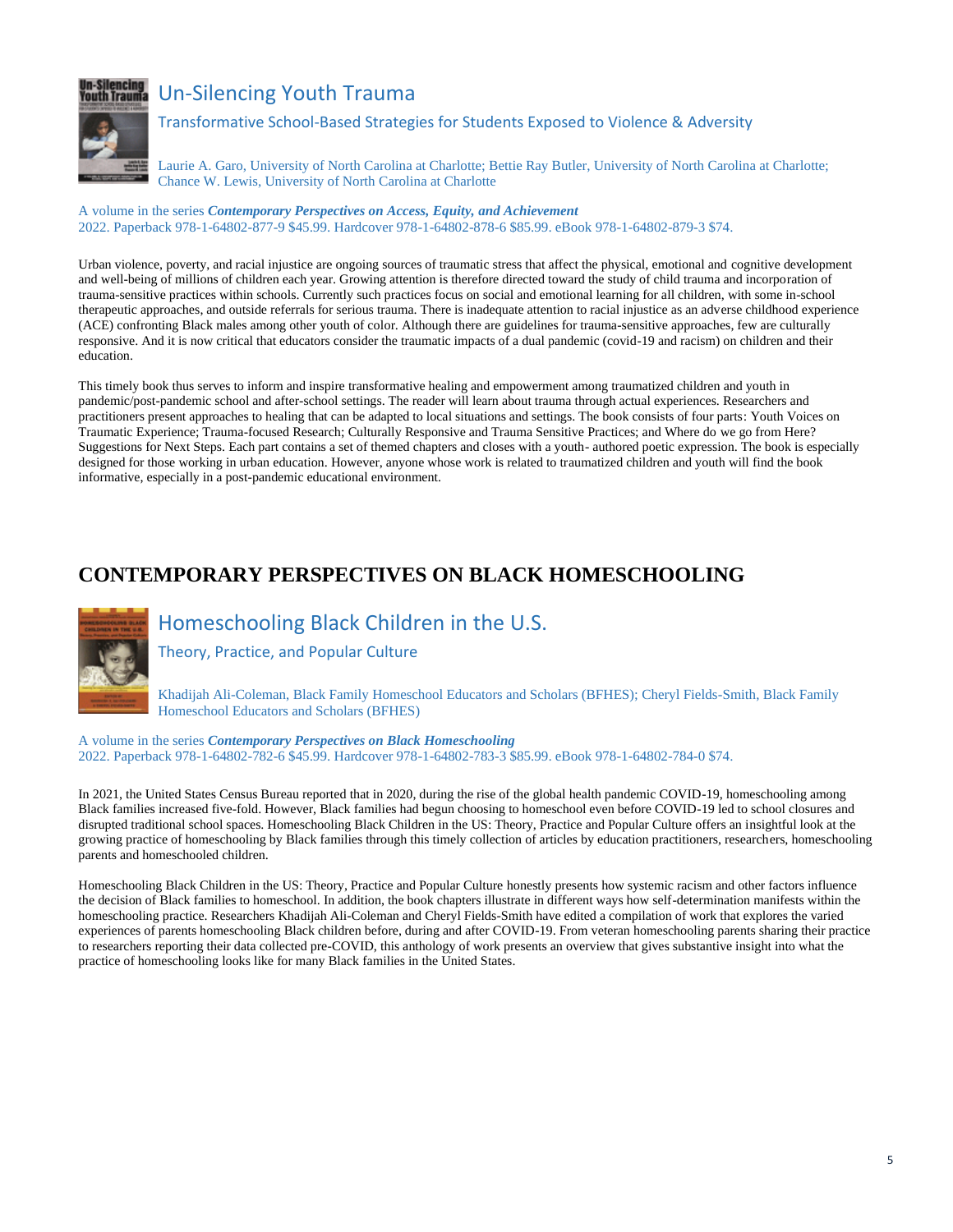# **CONTEMPORARY PERSPECTIVES ON MULTICULTURAL GIFTED EDUCATION**



#### Black Boys are Lit

Engaging PreK-3 Gifted and Talented Black Boys Using Multicultural Literature and Ford's Bloom-Banks **Matrix** 

Brian L. Wright, The University of Memphis; Donna Y. Ford, Ohio State University; James L. Moore, The Ohio State **University** 

A volume in the series *Contemporary Perspectives on Multicultural Gifted Education* 2021. Paperback 978-1-64802-747-5 \$45.99. Hardcover 978-1-64802-748-2 \$85.99. eBook 978-1-64802-749-9 \$74.

This book of matrices with Black boys as the main character is designed to help gifted and talented education teachers leverage Black boys' identities to inform and shape how they plan and deliver curriculum and instruction and manage the multicultural, democratic, and culturally responsive classroom. Ford and colleagues (2005) spoke to the notion of and need for 'self-reflective instruction.' We argue that all teachers must want to and learn how to legitimize the "everyday" experiences that are learned and cultivated in the homes and communities of Black boys, and how these experiences shape their self-identities and contribute to agency (Wright, Counsell, & Tate 2015). We, therefore, advocate for the rethinking of literacies by repositioning White-centered texts that often reflect and represent power and privilege toward centering the brilliance of Black identities of Black children in general, Black boys in particular.

Black boys (of all ages) want to and need to physically see positive images of themselves in books reflected at them. This representation, we argue, has the potential to become an example of a compelling counter-narrative to the history of the "all-White world" (Larrick, 1965) of children's books that only presented Black characters as "objects of ridicule and generally inferior beings" (Sims Bishop 2012, p. 6). When Black boys see themselves portrayed visually, textually, and realistically in children's books, vital messages of recognition, value, affirmation, and validation are conveyed. Recognition of the sociocultural contexts in which they live is celebrated.

Books for and about Black boys must be rigorous, authentic, multicultural, and developmentally appropriate to allow them to synthesize what they have read, heard, and seen during literacy instruction in authentic and meaningful ways. Multicultural books must introduce children to information about the values of justice, fairness, and equity. Developmentally appropriate books should vary with and adapt to the age, experience, and interests of gifted and talented Black boys to allow them the opportunity to demonstrate critical thinking, textual analysis skills and convey conceptual knowledge. These stories must expose Black boys to culturally relevant counter stories -- stories that counteract the dominant discourse that has primarily depicted Black boys as "at risk" versus placed at risk; "without hope" versus hopeful; or "out of control and dangerous" (Tatum, 2005, p. 28) versus developing self-control like all other children (Wright et al., 2018).

# **CONTEMPORARY PERSPECTIVES ON SPIRITUALITY IN EDUCATION**



## United We Stand

The Role of Spirituality in Engaging and Healing Communities

Dannielle Joy Davis, Saint Louis University

A volume in the series *Contemporary Perspectives on Spirituality in Education* 2021. Paperback 9781648020858 \$45.99. Hardcover 9781648020865 \$85.99. eBook 9781648020872 \$74.

Segments of society are drawing upon their faith and spirituality to develop strategies to mend social relationships and fragmented communities. The Contemporary Perspectives on Spirituality in Education book series will feature volumes geared towards understanding and exploring the role of spirituality in addressing challenge, conflict, and marginalization within education in the U.S. and internationally.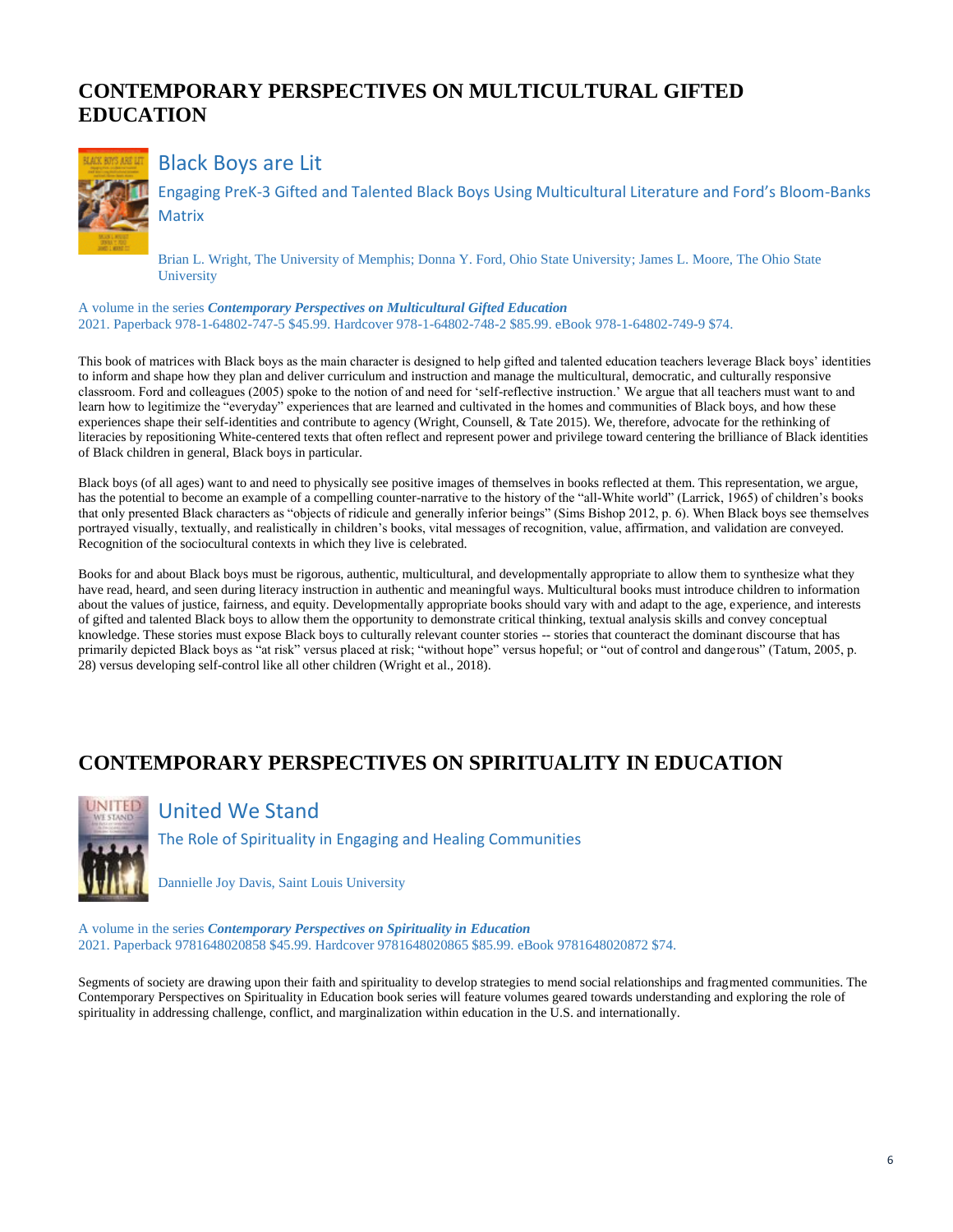# **IDENTITY & PRACTICE IN HIGHER EDUCATION-STUDENT AFFAIRS**



## Working While Black

The Untold Stories of Student Affairs Practitioners

Antione D. Tomlin, Anne Arundel Community College

A volume in the series *Identity & Practice in Higher Education-Student Affairs* 2022. Paperback 978-1-64802-733-8 \$45.99. Hardcover 978-1-64802-734-5 \$85.99. eBook 978-1-64802-735-2 \$74.

Working While Black: The Untold Stories of Student Affairs Practitioners will examine the narratives of student affairs professionals and how they navigate their professional experiences. While student affairs can be a high pressure and high stress environment for all professionals, Black professionals are often overworked, underheard, and made to feel devalued. Therefore, it is important to consider how student affairs professionals are managing the profession, colleagues, and students while Black.

I approach this book from an asset-based approach where chapter authors are approaching both the challenges and opportunities they have experienced due to being a Black while working as a student affairs practitioner. Chapter authors also provide poignant advice on how current and potential student affairs professionals can successfully navigate the field. One especially important contribution of this book is that our authors are from a variety of student affairs areas including: residence life, student engagement, career services, counseling, student conduct, athletics, student activities, diversity, equity, and inclusion, and academic advising. Additionally, chapter authors are student affairs professionals at predominantly White institutions, historically Black colleges and universities, and online universities. Given the breadth of experiences each chapter will provide poignant suggestions for student affairs practitioners across the nation as well as for institutions who are looking to better understand these experiences to better support their own employees.

Popular education press and scholarly conversations have focused on the experiences of student affairs professionals (Renn & Hodges, 2007). There has also been scholarship around the Black student affairs professional experience (West, 2015; Husband. 2016). This book will add to the current press and scholarly conversations by allowing Black student affairs professionals to tell their own stories, providing additional insight into what it is like to work while Black. Institutions of higher education can learn much from the stories shared in this book that can inform the recruitment and retention of Black professionals. Thus, Working While Black: The Untold Stories of Student Affairs Practitioners is positioned to be a must read for all higher education professionals and institutions who are looking for strategies to support Black student affairs professionals.

# **LITERACY, LANGUAGE AND LEARNING**



Authentic Voices

Culturally Responsive Teaching and Learning

Patricia Ruggiano Schmidt, Syracuse Academy of Science Public Charter School, Consultant

#### A volume in the series *Literacy, Language and Learning*

2021. Paperback 978-1-64802-506-8 \$45.99. Hardcover 978-1-64802-507-5 \$85.99. eBook 978-1-64802-508-2 \$74.

This book, authored by K-4 elementary educators, working at a publicly funded non-profit charter school, illustrates the power of culturally responsive teaching and learning as it becomes embedded in the New York State Education Curriculum. Educators, families, and community members contributed to this unique program with the goal of enhancing learning environments by applying the languages and cultures of their students in their classrooms.

Strong, carefully attentive, school leadership encouraged culturally responsive teaching and learning with the belief that children in this urban, economically stressed area could demonstrate significant academic and social/emotional gains.

Readers of this book will witness culturally responsive lessons, family interviews, and whole school events that honor languages and cultures represented in the school. Sample classrooms' culturally responsive lessons tied to the curriculum, are presented. Additionally, qualitative and quantitative student academic and affective gains are analyzed. Moreover, this book clearly demonstrates the talents, vision, and compassionate care given to children and their families by exceptional educators.

A CRTL Montage was created for this book. It includes classrooms, children, teachers, family, and community members. Teachers collected CRTL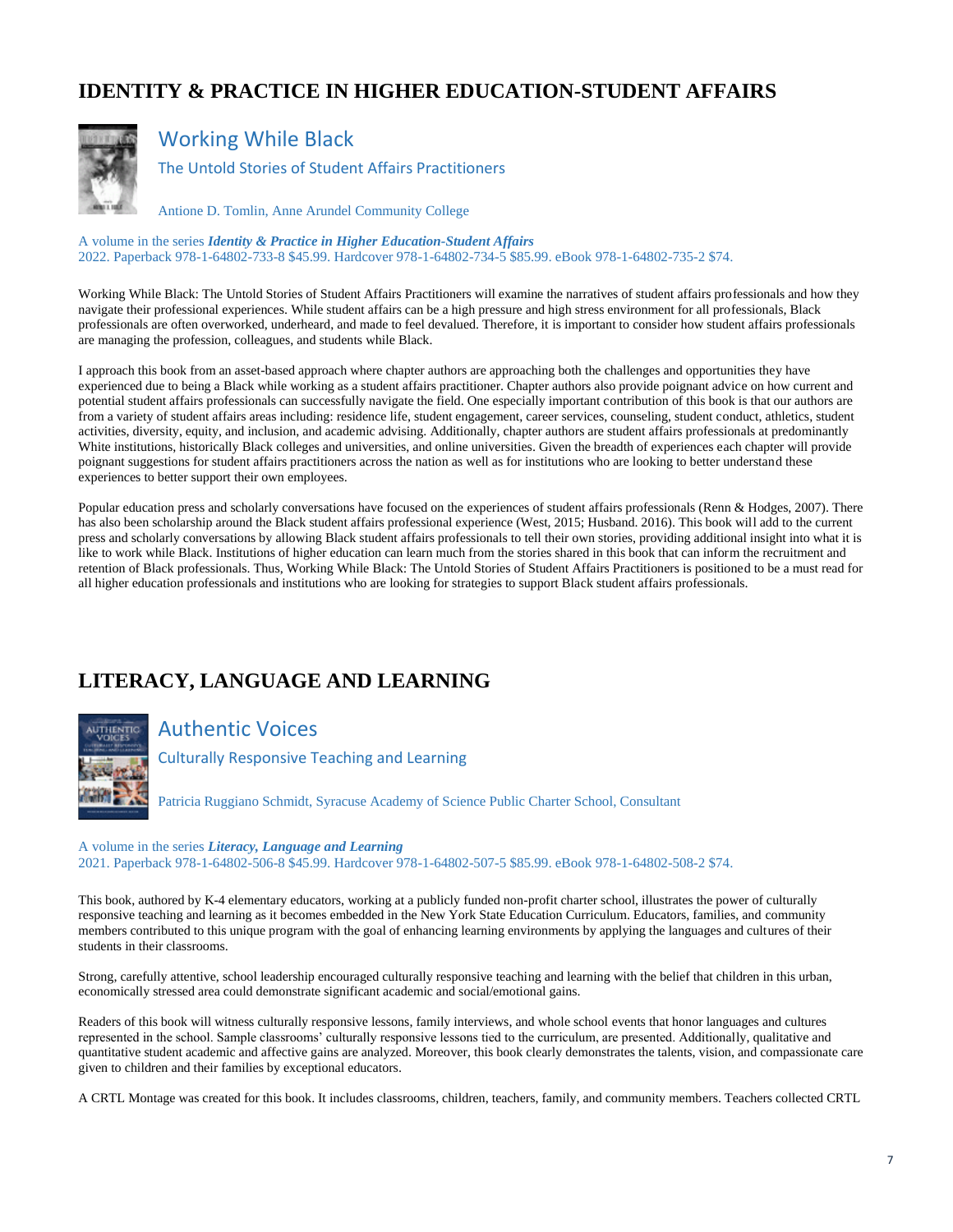experiences and presented them to Producer, Dean Meghan Miller and Director, Designer, Dean Pamela Smith. They also received support for the montage from Instructor Allen Lauricella, and Graduate Assistant Elizabeth Kenny, Syracuse University, Newhouse School.

The CRTL Montage can be accessed at the following online links: [SAS Website](https://www.sascs.org/) [SAS YouTube](https://www.youtube.com/user/SyracuseAcademy) [SAS Facebook](https://www.facebook.com/syracuseacademy) **[SAS Twitter](https://twitter.com/SyracuseAcademy)** [SAS Instagram](https://www.instagram.com/syracuseacademy)

[Short Version of the Montage for Authentic Voices: Culturally Responsive Teaching and Learning](https://www.youtube.com/watch?v=Nby12naXuro)

[Long Version of the Montage for Authentic Voices: Culturally Responsive Teaching and Learning](https://www.youtube.com/watch?v=nkpCUiJozfw)

# **PEACE EDUCATION**



## Coronavirus and Vulnerable People

Addressing the Divide in Harm and Responses and Exploring Implications for a More Peaceful World

Laura L. Finley, Barry University; Pamela D. Hall, Barry University

#### A volume in the series *Peace Education*

2022. Paperback 978-1-64802-883-0 \$45.99. Hardcover 978-1-64802-884-7 \$85.99. eBook 978-1-64802-885-4 \$74.

Drawing from many disciplinary areas, this edited volume explores how the Coronavirus pandemic has disproportionately harmed vulnerable and marginalized people in the U.S. Chapters address harm to people of color that exacerbated structural racism and harm to low-wage workers that highlighted existing inequalities. In addition, the volume provides strategies that have been successful in mitigating these harms and recommendations for a post- pandemic more peaceful and just future.

# **RESEARCH IN CURRICULUM AND INSTRUCTION**



Truth and Knowledge in Curriculum Making

Lobat Asadi, Texas A&M University; Cheryl J. Craig, University of Houston

A volume in the series *Research in Curriculum and Instruction* 2021. Paperback 978-1-64802-326-2 \$45.99. Hardcover 978-1-64802-327-9 \$85.99. eBook 978-1-64802-328-6 \$74.

Truth and Knowledge in Curriculum Making, addresses issues in curriculum and instruction, such as the lack of Black teachers, minority representation, and mentorship.

The book arose from a serial interpretation of five published narrative inquiries that pinpointed complexities lived in a teacher knowledge community at T.P. Yaeger Middle School, a campus located in the fourth largest urban center in America. The inquiry initially resulted in a documentary-style presentation at an educational conference using performance narrative inquiry as an arts-based method to recount the research. In Truth and Knowledge in Curriculum Making, the process of researchers turned actors is unraveled by looking at the lived experiences and identifying the embodied knowledge of teachers in different content areas including Physical Education, Music, Teaching English as a Second Language, Mathematics, and Reading. The authors use parallel stories, counter stories, story constellations, musical narrative inquiry, performance narrative inquiry and other narrative means of sense-making as they examine how they may relate to those stories. Ethical research dilemmas, including the how and why behind each author's choice to burrow into difficult topics such as race, gender and conflict resolution are revealed. By unpacking the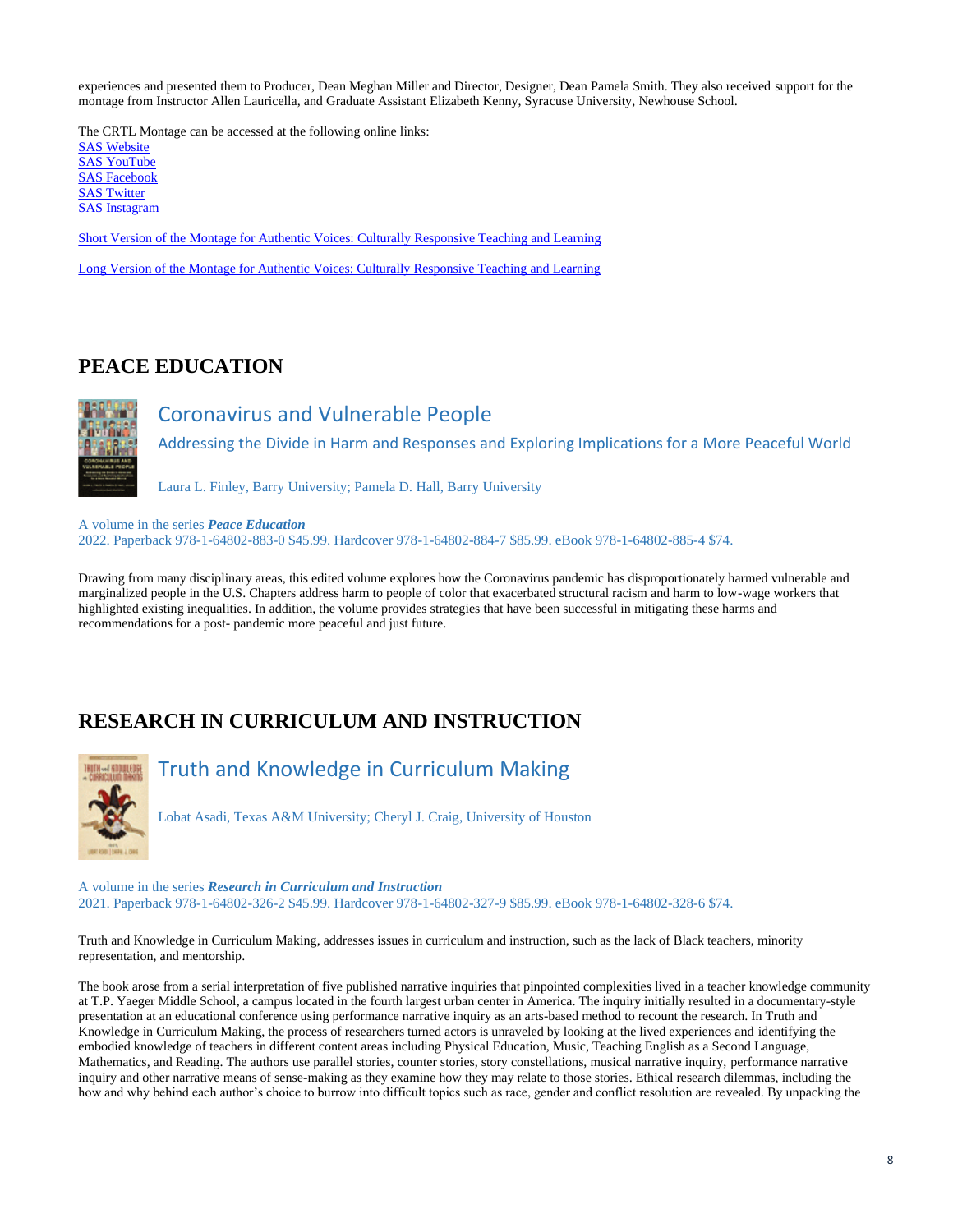hidden curriculum, examining value creation and by revealing isolated relational experiences of participants and researchers, Truth and Knowledge in Curriculum Making instantiates and outlines how truth and knowledge may be formed in educational settings through intertwining narrative inquiry, teacher knowledge and aesthetic ways of knowing.

# **RESEARCH ON EDUCATION IN AFRICA, THE CARIBBEAN, AND THE MIDDLE EAST**



Effects of Government Mandates and Policies on Public Education in Africa, the Caribbean, and the Middle East

Cynthia S Sunal, University of Alabama; Oluseyi Matthew Odebiyi, Arizona State University; Kagendo Mutua, University of Alabama

A volume in the series *Research on Education in Africa, the Caribbean, and the Middle East* 2022. Paperback 978-1-64802-926-4 \$45.99. Hardcover 978-1-64802-927-1 \$85.99. eBook 978-1-64802-928-8 \$74.

As the demand for education at all levels has increased, so have the models of meeting these increased demands for education. As in many other parts of the world, public education has expanded to serve large populations across the regions of Africa, the Caribbean, and the Middle East. Many nations in these regions have instituted mandates, policies, and frameworks intended to simultaneously increase access to public education opportunities as well as improve the quality of education provided and to address a wide populace. Because the increase in educational demand has occurred at all levels, these efforts often address various levels of education from early childhood through primary schooling, junior secondary and secondary schooling and into tertiary education. Efforts also have been made to increase participation in education by marginalized and/or special populations. The range of efforts is large with some focusing on involving migrants/immigrants/refugees in primary education while others aim at opening up choices at the university level.

Recently, nations in the region have recognized the possibilities of digital learning (online learning) as cell phones and other widely used portable wireless devices have made it possible to sell the idea that one can learn from anywhere at any time. This widespread access to technology has made it possible for governments as well as private entities to expand learning opportunities even to populations previously unreached or to address difficult to reach sectors of the population. At the same time, the population itself has not only increased in numbers but in diversity. Maintaining quality through digital and other means of quick expansion of educational opportunities continues to be challenging if not problematic.

Effects of Government Mandates and Policies on Public Education in Africa, the Caribbean, and the Middle East is Book IX of the series, Research on Education in Africa, the Caribbean, and the Middle East. Chapters document, describe and/or raise critical issues and/or questions resulting from government policies, mandates and frameworks intended to make available public education to an ever-growing populace while at the same time being mindful of improving quality of education being availed to an increasingly diverse populace.

# **RESEARCH, ADVOCACY, COLLABORATION, AND EMPOWERMENT MENTORING SERIES**



# Purveyors of Change

School Leaders of Color Share Narratives of Student, School, and Community Success

Judy A. Alston, Ashland University; Lawrence Scott, Texas A&M University-San Antonio; Sheree N. Alexander, Atlantic City Public Schools

A volume in the series *Research, Advocacy, Collaboration, and Empowerment Mentoring Series* 2021. Paperback 978-1-64802-228-9 \$30.99. Hardcover 978-1-64802-229-6 \$60.99. eBook 978-1-64802-230-2 \$74.

Effective leadership is the necessary ingredient in achieving educational improvement in schools; everything rises and falls on leadership. For School Leaders of Color, this leadership imperative is more difficult than it is for their White counterparts. Concomitantly with this leadership necessity are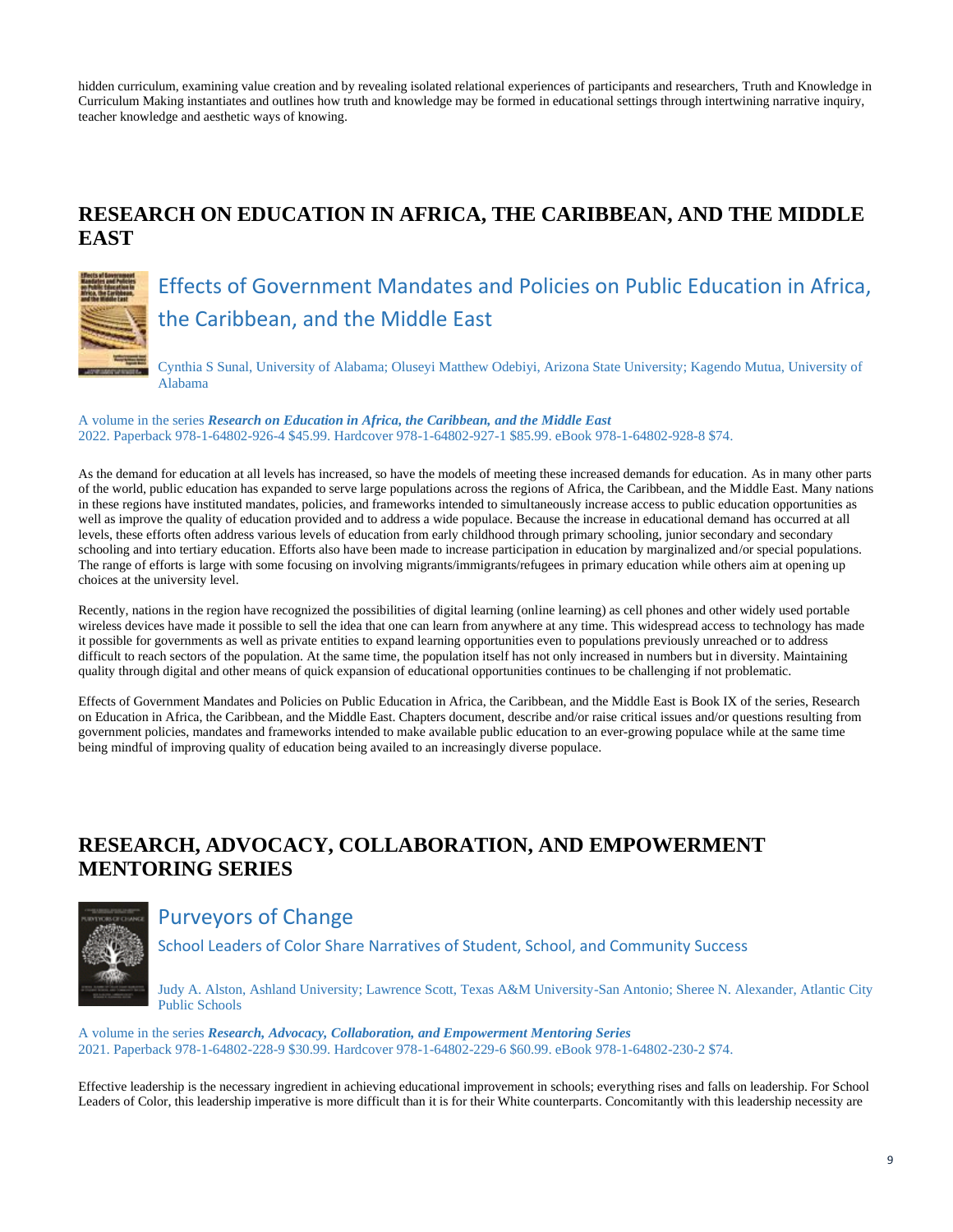the social and academic disparities of racism, student poverty, lack of resources, just to name a few. Yet these leaders have courageously accepted their role to disrupt low performance and thus they have created environments where students learn and professors teach. These leaders are "purveyors of change." The purpose of this educational preparation supplemental text is to share stories of these exceptional leaders in the field and in the academy.

The experiences shared by the various authors cover four important areas in leadership: Culture & Climate; Student Success; Resilience, Persistence, & Turnaround; and Social Justice. The authors have shared some deeply personal issues and triumphs. These are the stories that resonate more deeply with students and that with these types of stories, the theory to practice bridge is successfully crossed. While many of the chapters include narratives of resilience and triumph in the context of the P-12 education system, the overarching themes and suggestions can be transmuted to any industry.



# Racism by Another Name

Black Students, Overrepresentation, and the Carceral State of Special Education

Dorothy E. Hines, University of Kansas; Mildred Boveda, Pennsylvania State University; Endia J. Lindo, Texas Christian **University** 

A volume in the series *Research, Advocacy, Collaboration, and Empowerment Mentoring Series* 2021. Paperback 978-1-64802-447-4 \$45.99. Hardcover 978-1-64802-448-1 \$85.99. eBook 978-1-64802-449-8 \$74.

Racism by Another Name: Black Students, Overrepresentation, and the Carceral State of Special Education is a thought-provoking and timely book that provides a landscape for understanding and challenging educational (in)opportunities for Black students who are identified for special education. This book provides a historical and contemporary analysis through the eyes of Black children and their families on how they navigate and push against inequitable schooling, ways they are reframing discourse about race, dis/ability, and gender in schools, how educators, administrators, and school counselors contribute to disproportionality in special education, and ways that parents are collectively organizing to dismantle injustices and the carceral state, or criminalization, of special education.

Each chapter provides a ground level view of what Black students with dis/abilities experience in the classroom, and examines how the intersection of race, dis/abilty, and gender subject Black students to dehumanizing experiences in school. This book includes qualitative and quantitative approaches to exploring the material realities of Black students who are isolated, whether in separate or general education classrooms. Drawing from Critical Race Theory, DisCrit, Critical Race Feminism, and other race-centered frameworks this book challenges dominant norms of schools that reinforce inequality and racial segregation in special education.

At the end of each chapter the authors present practitioner-based notes and resources for readers to expand their knowledge of how Black students, their family, and guardians advocate for themselves and their own children. This book will leave educational advocates for Black children with a clearer understanding of the obstacles and successes that they encounter when striving for a just and equitable education. Furthermore, the book challenges readers to be active agents of change in their own schools and communities.

# **URBAN EDUCATION STUDIES SERIES**



#### Black Males Matter

A Blueprint for Creating School and Classroom Environments to Support Their Academic and Social Development - A Sourcebook

Cherrel Miller Dyce, Elon University; Julius Davis, Bowie State University; Shadonna Gunn, Independent Scholar

A volume in the series *Urban Education Studies Series* 2021. Paperback 978-1-64802-459-7 \$45.99. Hardcover 978-1-64802-460-3 \$85.99. eBook 978-1-64802-461-0 \$74.

A major premise of the book is that teachers, school leaders, and school support staff are not taught how to create school and classroom environments to support the academic and social success of Black male students. The purpose of this book is to help champion a paradigmatic shift in educating Black males.

This books aims to provide an asset and solution-based framework that connects the educational system with community cultural wealth and educational outcomes. The text will be a sourcebook for in-service and pre-service teachers, administrators, district leaders, and school support staff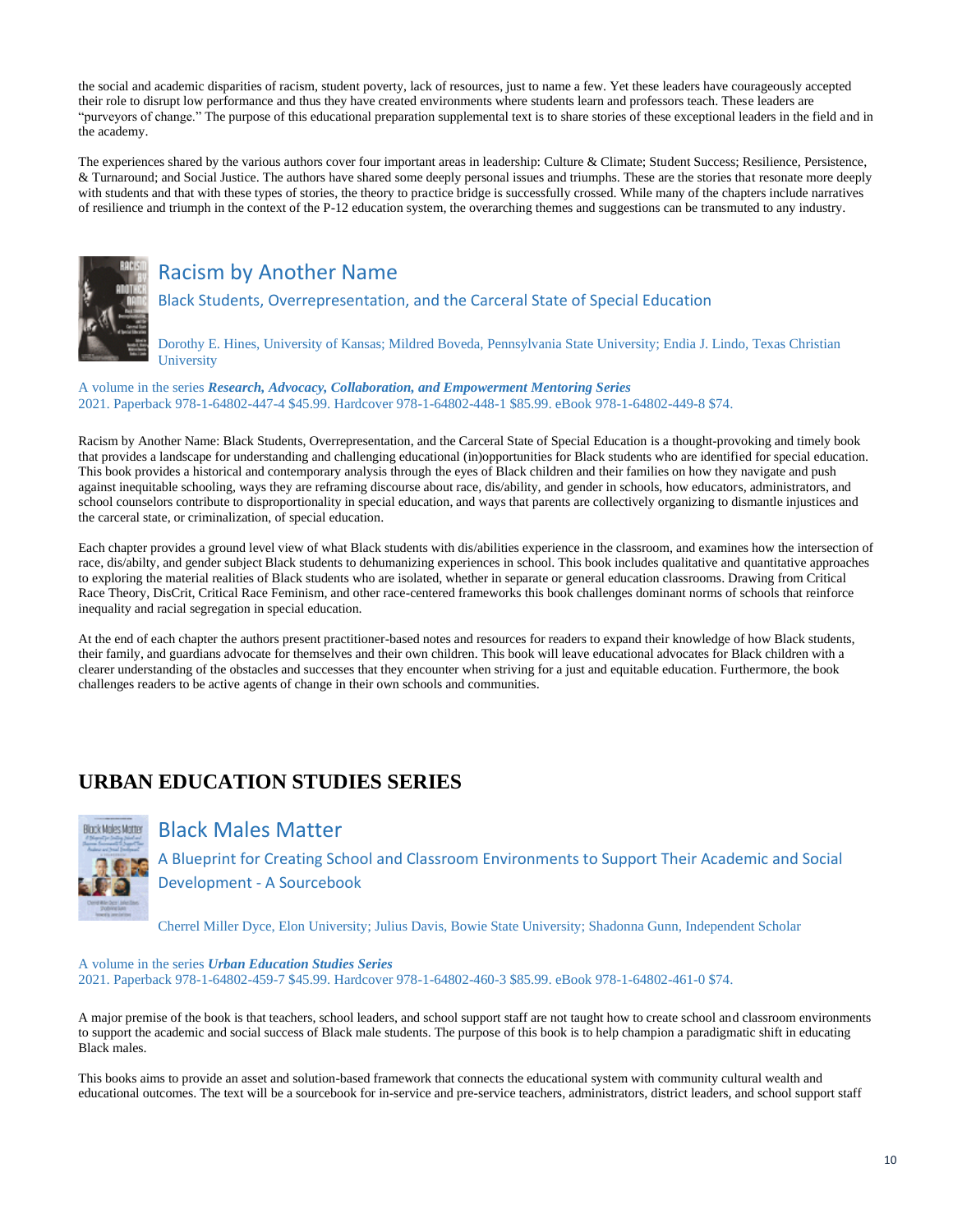to utilize in their quest to increase academic and social success for their Black male students. Adopting a strengths-based epistemological stance, this book will provide concerned constituencies with a framework from which to engage and produce success.

## **NO SERIES**



# Multiculturalism Still Matters in Education and Society

Responding to Changing Times

Festus E. Obiakor, Sunny Educational Consulting

2021. Paperback 978-1-64802-552-5 \$45.99. Hardcover 978-1-64802-553-2 \$85.99. eBook 978-1-64802-554-9 \$74.

Today, we live in changing times and how we respond to these changes creates some uneasiness in our daily lives. Some of these changes reflect demographic shifts in power and paradigm in the United States, while others reflect the reckless assumption that our problems are insurmountable. Multiculturalism Still Matters in Education and Society: Responding to Changing Times urges us to collaborate, consult, and cooperate for our common good. It rightly emphasizes that multiculturalism will always matter in whatever we do in our complex world. In addition, it challenges us to continue to see differences as strengths that must be valued in dealing with our students, educational professionals, leaders, and communities. Finally, this book inspires us to expand our discourses, create avenues for "hearty" conversations, look for ways to make invisible voices visible, and help culturally and linguistically diverse (CLD) and vulnerable populations to maximize their fullest potential.



# Pyrrhic Victory

Before You Remove The Knife, 2nd Edition

Daniel F. Upchurch, The University of Louisiana, Monroe

#### 2021. Paperback 978-1-64802-617-1 \$45.99. Hardcover 978-1-64802-618-8 \$85.99. eBook 978-1-64802-619-5 \$74.

This book is a continuation of the first text entitled "Pyrrhic Victory The Cost of Integration". This text focuses on identifying solutions to the issues that were addressed in the previous book and it takes a cohesive and empathic approach to deal with Black issues and issues affecting all minorities. This provocative text brings to life the quote "Before You Remove The Knife" and it closely examines the knife, the person or group who placed the knife in the wound, and the person or group that is responsible for removing it and healing the damaged and infected area. The text allows readers to travel back in time to reevaluate slavery, Jim Crow, and other significant moments that have created the current movement in the Black community. This book uses theoretical concepts to solve some of the problems in society, but most importantly this book brings awareness to our youth. It also supplies readers alternatives if their request for equity is not met and the peace and pieces are not provided to complete their historical puzzle. "There is not a typical response when it comes to addressing the injustice in America, just as there is no typical response to addressing the loss of an unarmed human by the hands of the police. The Black community is only asking for an Andy Griffin, not a Bull Conner." -Daniel F. Upchurch.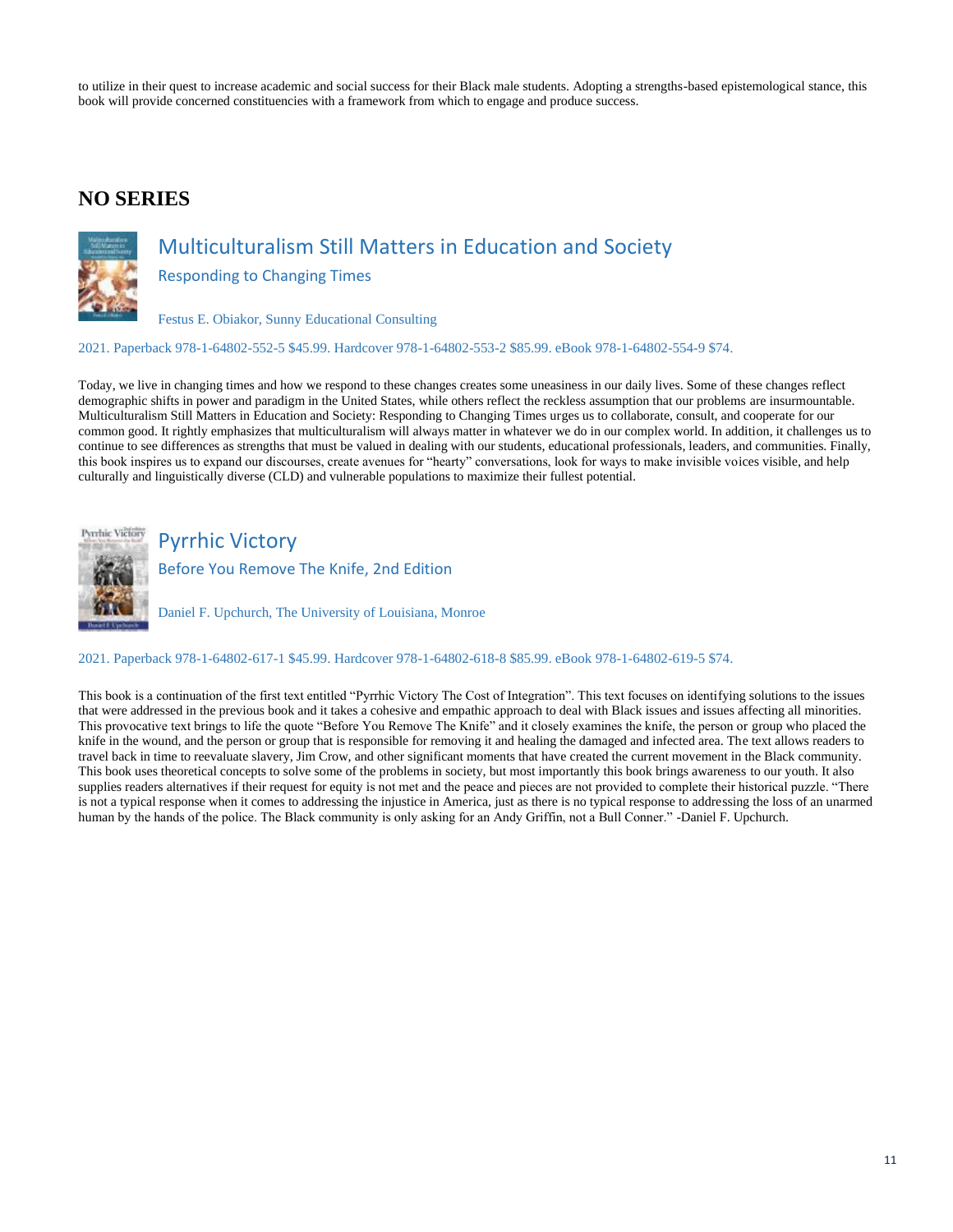# BACK LIST

| <b>Title</b>                                                                                                                                                                                                                                                                                                                                                                                   | Year | Paperback Hardcover          |                              |
|------------------------------------------------------------------------------------------------------------------------------------------------------------------------------------------------------------------------------------------------------------------------------------------------------------------------------------------------------------------------------------------------|------|------------------------------|------------------------------|
| The Blab of the Paved: "Bad Kids" and the School They Called Family<br>Jeff Spanke, Ball State University<br>Series: Research for Social Justice: Personal~Passionate~Participatory<br><b>Inquiry</b>                                                                                                                                                                                          | 2020 | \$45.99<br>978-1-64113-978-6 | \$85.99<br>978-1-64113-979-3 |
| <b>Black Girl Civics:</b> Expanding and Navigating the Boundaries of Civic<br>Engagement<br>Ginnie Logan, University of Colorado-Boulder; Janiece Mackey, University<br>of Denver<br>Series: Adolescence and Education                                                                                                                                                                         | 2020 | \$45.99<br>978-1-64802-216-6 | \$85.99<br>978-1-64802-217-3 |
| Creating and Sustaining Effective K-12 School Partnerships: Firsthand<br><b>Accounts of Promising Practices</b><br>Ahmad R. Washington, University of Louisville; Ramon B. Goings, University<br>of Maryland, Baltimore County; Malik S. Henfield, Loyola University Chicago                                                                                                                   | 2020 | \$45.99<br>978-1-64113-794-2 | \$85.99<br>978-1-64113-795-9 |
| <b>Critical Race Theory in the Academy</b><br>Vernon Lee Farmer, Grambling State University; Evelyn Shepherd W.<br>Farmer, Grambling State University                                                                                                                                                                                                                                          | 2020 | \$65.99<br>978-1-64802-131-2 | \$95.99<br>978-1-64802-132-9 |
| <b>Culturally Responsive Pedagogy: Promising Practices for African</b><br><b>American Male Students</b><br>Dennisha Murff, Murff Consulting Group<br>Series: Research for Social Justice: Personal~Passionate~Participatory<br><b>Inquiry</b>                                                                                                                                                  | 2020 | \$45.99<br>978-1-64113-916-8 | \$85.99<br>978-1-64113-917-5 |
| Hispanic Serving Institutions (HSIs) in Practice: Defining "Servingness"<br>at HSIs<br>Gina Ann Garcia, University of Pittsburgh<br>Series: Hispanics in Education and Administration                                                                                                                                                                                                          | 2020 | \$45.99<br>978-1-64802-016-2 | \$85.99<br>978-1-64802-017-9 |
| <b>Indigenous Postgraduate Education: Intercultural Perspectives</b><br>Karen Trimmer, University of Southern Queensland; Debra Hoven,<br>Athabasca University; Pigga Keskitalo, University of Lapland<br>Series: Research in Multicultural Education and International Perspectives                                                                                                           | 2020 | \$45.99<br>978-1-64802-109-1 | \$85.99<br>978-1-64802-110-7 |
| Look, Listen, Learn, LEAD: A District-Wide Systems Approach to Teaching<br>and Learning in PreK-12<br>Jeffery Smith, Hampton City Schools; Kate Wolfe Maxlow, Hampton City<br>Schools; John Caggianno, Hampton City Schools; Karen L. Sanzo, Old<br><b>Dominion University</b><br>Series: Transforming Education Systems                                                                       | 2020 | \$45.99<br>978-1-64802-265-4 | \$85.99<br>978-1-64802-266-1 |
| Mentoring as Critically Engaged Praxis: Storying the Lives and<br><b>Contributions of Black Women Administrators</b><br>Deirdre Cobb-Roberts, University of South Florida; Talia Esnard, University<br>of the West Indies, Trinidad and Tobago<br>Series: Contemporary Perspectives on the Lives of Teachers                                                                                   | 2020 | \$45.99<br>978-1-64802-210-4 | \$85.99<br>978-1-64802-211-1 |
| A Second Helping of Gumbo for the Soul: More Liberating Stories and<br>Memories to Inspire Females of Color<br>Michelle Trotman Scott, University of West Georgia; Nicole McZeal Walters,<br>University of St. Thomas-Houston; Dr. Jemimah L. Young, University of<br>North Texas; Donna Y. Ford, Ohio State University<br>Series: Contemporary Perspectives on Multicultural Gifted Education | 2020 | \$32.5<br>978-1-64113-870-3  | \$49<br>978-1-64113-871-0    |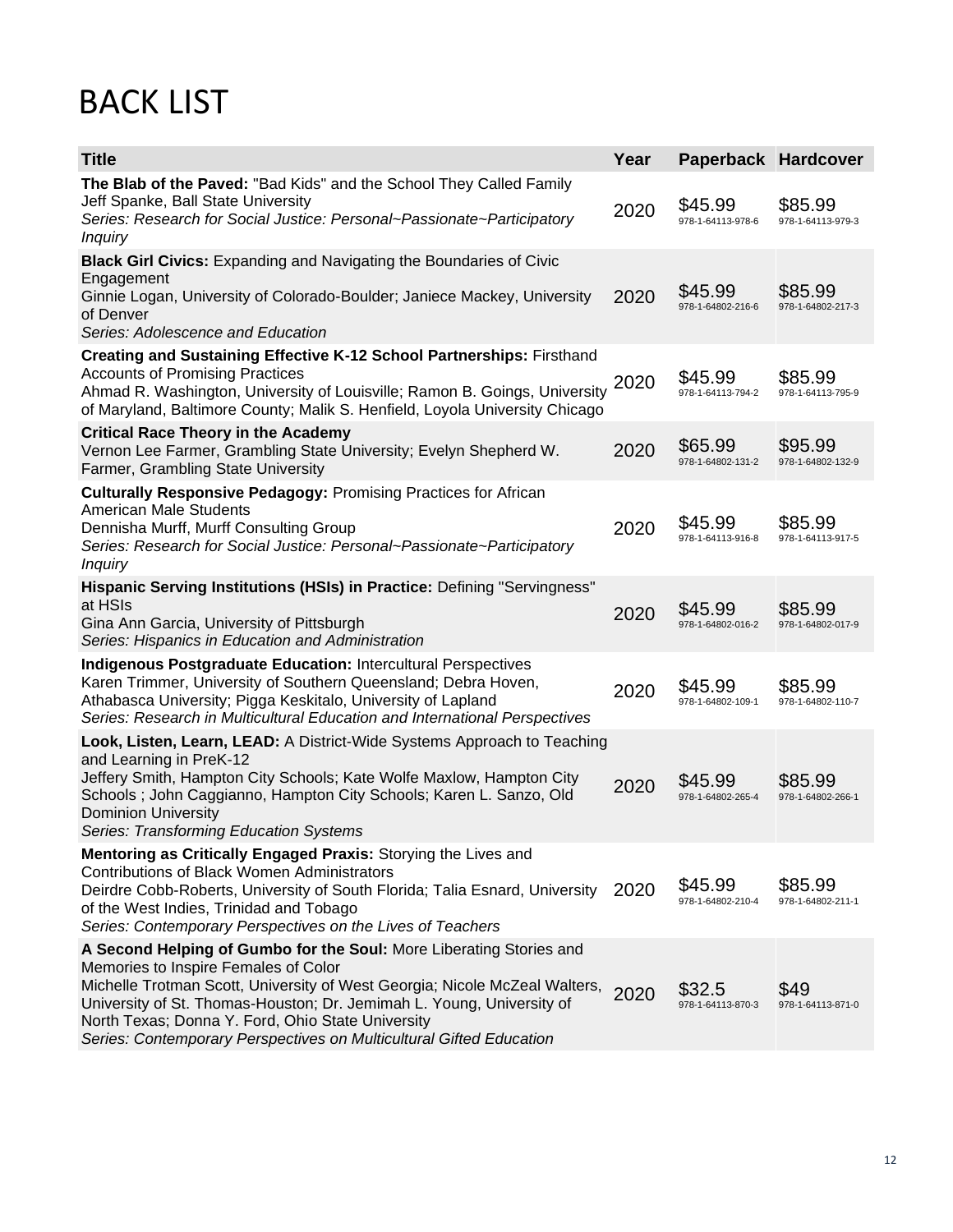| Seeing The HiddEn Minority: Increasing the Talent Pool through Identity,<br>Socialization, and Mentoring Constructs<br>Andrea L. Tyler, Tennessee State University; Stephen Hancock, University<br>of North Carolina at Charlotte; Sonyia C. Richardson, University of North<br>Carolina at Charlotte<br>Series: Contemporary Perspectives on Access, Equity, and Achievement                                                                         | 2020 | \$45.99<br>978-1-64113-948-9 | \$85.99<br>978-1-64113-949-6 |
|-------------------------------------------------------------------------------------------------------------------------------------------------------------------------------------------------------------------------------------------------------------------------------------------------------------------------------------------------------------------------------------------------------------------------------------------------------|------|------------------------------|------------------------------|
| <b>Teaching for Citizenship in Urban Schools</b><br>Antonio J. Castro, University of Missouri; Alexander Cuenca, Indiana<br>University; Jason Williamson, University of Missouri<br>Series: Teaching and Learning Social Studies                                                                                                                                                                                                                      | 2020 | \$45.99<br>978-1-64802-034-6 | \$85.99<br>978-1-64802-035-3 |
| Understanding the Intersections of Race, Gender, and Gifted<br>Education: An Anthology By and About Talented Black Girls and Women in<br><b>STEM</b><br>Nicole M. Joseph, Vanderbilt University<br>Series: Contemporary Perspectives on Multicultural Gifted Education                                                                                                                                                                                | 2020 | \$45.99<br>978-1-64113-963-2 | \$85.99<br>978-1-64113-964-9 |
| Anti-Blackness and Public Schools in the Border South: Policy, Politics,<br>and Protest in St. Louis, 1865-1972<br>Claude Weathersby; Matthew D. Davis, University of Missouri-St. Louis<br>Series: History of Education                                                                                                                                                                                                                              | 2019 | \$45.99<br>978-1-64113-746-1 | \$85.99<br>978-1-64113-747-8 |
| <b>Contemporary Perspectives on Social Capital in Educational Contexts</b><br>RoSusan D. Bartee, University of Central Florida; Phillis George, University<br>of Mississippi<br>Series: Contemporary Perspectives on Capital in Educational Contexts                                                                                                                                                                                                  | 2019 | \$45.99<br>9781641136389     | \$85.99<br>9781641136396     |
| Contemporary Urban Youth Culture in China: A Multiperspectival Cultural<br><b>Studies of Internet Subcultures</b><br>Jing Sun, Huazhong University of Science and Technology<br>Series: Landscapes of Education                                                                                                                                                                                                                                       | 2019 | \$45.99<br>978-1-64113-888-8 | \$85.99<br>978-1-64113-889-5 |
| <b>Convictions of Conscience: How Voices From the Margins Inform Public</b><br><b>Actions and Educational Leadership</b><br>Brenda J. McMahon, The University of North Carolina at Charlotte; Lisa R.<br>Merriweather, University of North Carolina at Charlotte<br>Series: Issues in the Research, Theory, Policy, and Practice of Urban<br>Education                                                                                                | 2019 | \$45.99<br>9781641136440     | \$85.99<br>9781641136457     |
| From Disagreement to Discourse: A Chronicle of Controversies in<br>Schooling and Education<br>Beth A. Durodoye, Georgia Southern University; Rhonda M. Bryant,<br>University of the Pacific<br>Series: Research on African American Education                                                                                                                                                                                                         | 2019 | \$45.99<br>978-1-64113-836-9 | \$85.99<br>978-1-64113-837-6 |
| Global Perspectives on Issues and Solutions in Urban Education<br>Petra A. Robinson, Louisiana State University; Ayana Allen-Handy, Drexel<br>University; Chance W. Lewis, University of North Carolina at Charlotte;<br>Amber Bryant, University of North Carolina at Charlotte<br>Series: Contemporary Perspectives on Access, Equity, and Achievement                                                                                              | 2019 | \$45.99<br>978-1-64113-538-2 | \$85.99<br>978-1-64113-539-9 |
| Gumbo for the Soul III: Males of Color Share Their Stories, Meditations,<br>Affirmations, and Inspirations<br>Brian L. Wright, The University of Memphis; Nathaniel Bryan, Miami<br>University; Christopher Sewell, Williams College; Lucian Yates, Kentucky<br>State University; Michael Robinson, Forest of the Rain Productions; Kianga<br>Thomas, Norfolk State University<br>Series: Contemporary Perspectives on Multicultural Gifted Education | 2019 | \$32.5<br>978-1-64113-564-1  | \$49<br>978-1-64113-565-8    |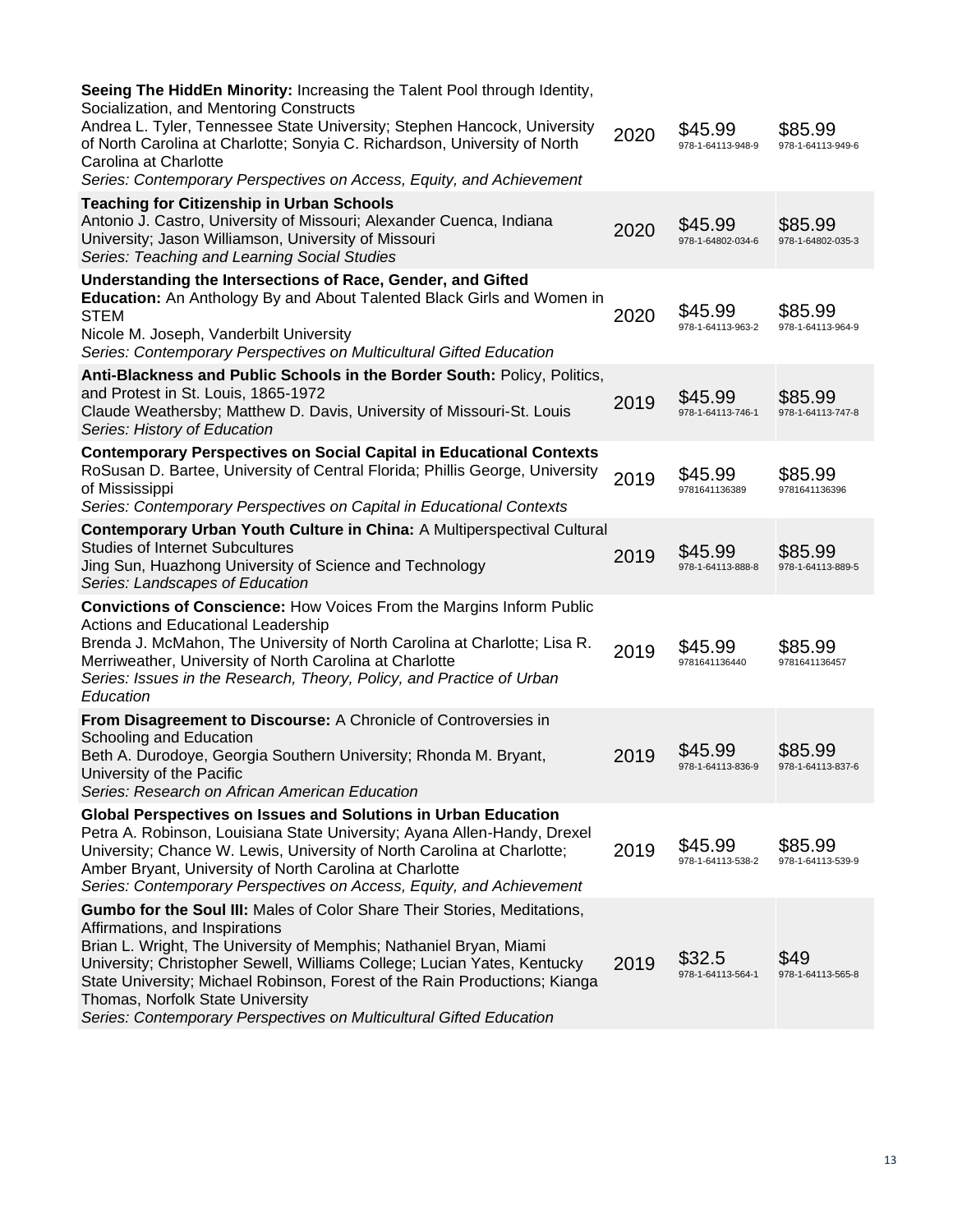| <b>Ideating Pedagogy in Troubled Times: Approaches to Identity, Theory,</b><br><b>Teaching and Research</b><br>Shalin Lena Raye, Purdue University; Stephanie Masta, Purdue University;<br>Sarah Taylor Cook, Johns Hopkins Bayview Medical Center; Jake Burdick,<br><b>Purdue University</b>                                      | 2019 | \$45.99<br>978-1-64113-864-2 | \$85.99<br>978-1-64113-865-9 |
|------------------------------------------------------------------------------------------------------------------------------------------------------------------------------------------------------------------------------------------------------------------------------------------------------------------------------------|------|------------------------------|------------------------------|
| Series: Curriculum and Pedagogy                                                                                                                                                                                                                                                                                                    |      |                              |                              |
| Let's Stop Calling it an Achievement Gap: How Public Education in the<br>United States Maintains Disparate Educational Experiences for Students of<br>Color<br>Autumn A. Arnett<br>Series: Contemporary Perspectives on Access, Equity, and Achievement                                                                            | 2019 | \$45.99<br>978-1-64113-518-4 | \$85.99<br>978-1-64113-519-1 |
| No Ways Tired: The Journey for Professionals of Color in Student<br>Affairs: Volume I - Change Is Gonna Come: New and Entry-Level<br>Professionals<br>Monica Galloway Burke, Western Kentucky University; U. Monique<br>Robinson, Vanderbilt University<br>Series: Research, Advocacy, Collaboration, and Empowerment Mentoring    | 2019 | \$30.99<br>9781641137577     | \$60.99<br>9781641137584     |
| Series                                                                                                                                                                                                                                                                                                                             |      |                              |                              |
| No Ways Tired: The Journey for Professionals of Color in Student<br>Affairs: Volume II - By and By: Mid-Level Professionals<br>Monica Galloway Burke, Western Kentucky University; U. Monique<br>Robinson, Vanderbilt University<br>Series: Research, Advocacy, Collaboration, and Empowerment Mentoring<br>Series                 | 2019 | \$30.99<br>9781641137607     | \$60.99<br>9781641137614     |
| No Ways Tired: The Journey for Professionals of Color in Student<br>Affairs: Volume III - We've Come a Long Way: Senior-Level Professionals<br>Monica Galloway Burke, Western Kentucky University; U. Monique<br>Robinson, Vanderbilt University<br>Series: Research, Advocacy, Collaboration, and Empowerment Mentoring<br>Series | 2019 | \$30.99<br>9781641137638     | \$60.99<br>9781641137645     |
| Not For Ourselves Alone: The Legacies of Two Pioneers of Black Higher<br><b>Education in the United States</b><br>Hakim J. Lucas, Virginia Union University<br>Series: Higher Education Leadership & Study of Historically Black Colleges<br>and Universities                                                                      | 2019 | \$45.99<br>978-1-64113-788-1 | \$85.99<br>978-1-64113-789-8 |
| <b>Perspectives of Black Histories in Schools</b><br>LaGarrett J. King, University of Missouri-Columbia<br>Series: Research in Social Education                                                                                                                                                                                    | 2019 | \$45.99<br>978-1-64113-842-0 | \$85.99<br>978-1-64113-843-7 |
| Queen Mothers: Articulating the Spirit of Black Women Teacher-Leaders<br>Rhonda Jeffries, University of South Carolina                                                                                                                                                                                                             | 2019 | \$45.99<br>978-1-64113-725-6 | \$85.99<br>978-1-64113-726-3 |
| <b>Shuttered Schools: Race, Community, and School Closures in American</b><br><b>Cities</b><br>Ebony M. Duncan-Shippy, Washington University in St. Louis<br>Series: Research on African American Education                                                                                                                        | 2019 | \$45.99<br>978-1-64113-608-2 | \$85.99<br>978-1-64113-609-9 |
| Through the Fog: Towards Inclusive Anti-Racist Teaching<br>Tara L. Affolter, Middlebury College<br><b>Series: Urban Education Studies Series</b>                                                                                                                                                                                   | 2019 | \$34.99<br>978-1-64113-477-4 | \$49.99<br>978-1-64113-478-1 |
| African Traditional Oral Literature and Visual cultures as Pedagogical<br><b>Tools in Diverse Classroom Contexts</b><br>Lewis Asimeng-Boahene, Penn State University-Harrisburg; Michael Baffoe,<br>University of Manitoba                                                                                                         | 2018 | \$45.99<br>978-1-64113-251-0 | \$85.99<br>978-1-64113-252-7 |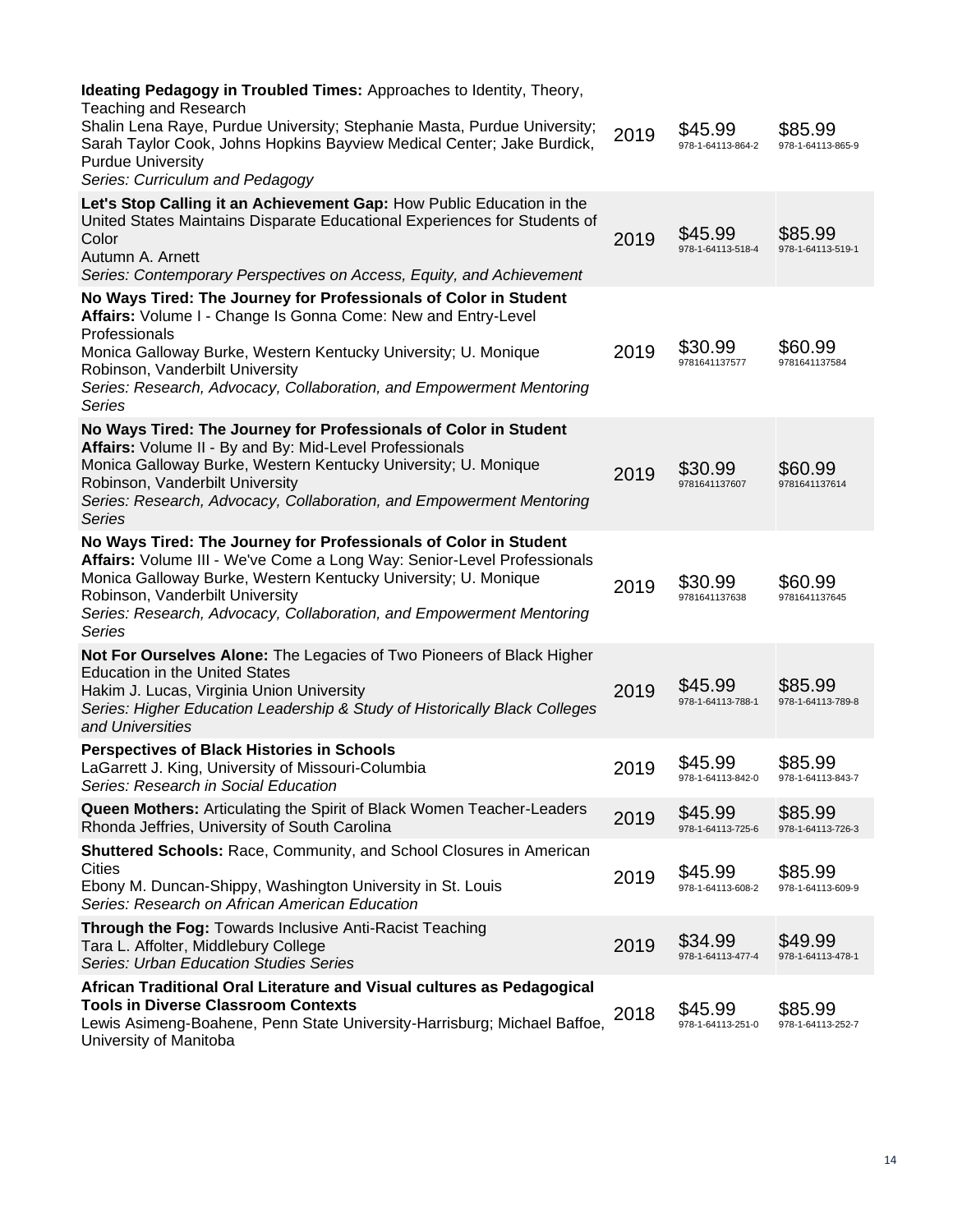| <b>Engaging African American Males in Community Colleges</b><br>Ted N. Ingram, Bronx Community College; James Coaxum, Rowan<br><b>University</b><br>Series: Contemporary Perspectives on Access, Equity, and Achievement                                                                                                                                                          | 2018 | \$45.99<br>978-1-64113-227-5 | \$85.99<br>978-1-64113-228-2 |
|-----------------------------------------------------------------------------------------------------------------------------------------------------------------------------------------------------------------------------------------------------------------------------------------------------------------------------------------------------------------------------------|------|------------------------------|------------------------------|
| <b>Leading from a Feminist Soul</b><br>Catherine E. Hackney, Kent State University<br>Series: Research on Women and Education                                                                                                                                                                                                                                                     | 2018 | \$45.99<br>978-1-64113-495-8 | \$85.99<br>978-1-64113-496-5 |
| Mentoring at Minority Serving Institutions (MSIs): Theory, Design,<br>Practice, and Impact<br>Jeton McClinton, Jackson State University; David S. B. Mitchell, University<br>of West Georgia; Tyrell Carr, Saint Augustine's University; Mark A. Melton,<br>Saint Augustine's University; Gerunda B. Hughes, Howard University<br>Series: Perspectives on Mentoring               | 2018 | \$65.99<br>978-1-64113-277-0 | \$95.99<br>978-1-64113-278-7 |
| <b>Models of Success: How Historically Black Colleges and Universities</b><br>Survive the Economic Recession<br>Shametrice Davis, California State University, Long Beach; Walter M.<br>Kimbrough, Dillard University<br>Series: Contemporary Perspectives in Race and Ethnic Relations                                                                                           | 2018 | \$45.99<br>9781681239910     | \$85.99<br>9781681239927     |
| Recruiting, Retaining, and Engaging African-American Males at<br>Selective Public Research Universities: Challenges and Opportunities in<br><b>Academics and Sports</b><br>Louis A. Castenel, University of Georgia; Tarek C. Grantham, University of<br>Georgia; Billy J. Hawkins, University of Houston<br>Series: Contemporary Perspectives on Access, Equity, and Achievement | 2018 | \$45.99<br>978-1-64113-271-8 | \$85.99<br>978-1-64113-272-5 |
| Responding to the Call for Educational Justice: Transformative Catholic-<br>Led Initiatives in Urban Education<br>L. Mickey Fenzel, Loyola University Maryland; Melodie Wyttenbach,<br>University of Notre Dame<br>Series: Contemporary Perspectives on Access, Equity, and Achievement                                                                                           | 2018 | \$45.99<br>978-1-64113-429-3 | \$85.99<br>978-1-64113-430-9 |
| Teaching Outside the Box: Beyond the Deficit Driven School Reforms<br>Mai Abdul Rahman, Howard University and American Palestinian Women's<br>Association                                                                                                                                                                                                                         | 2018 | \$45.99<br>978-1-64113-378-4 | \$85.99<br>978-1-64113-379-1 |
| <b>Untold Narratives: African Americans Who Received Special Education</b><br>Services and Succeeded Beyond Expectations<br>Shawn Anthony Robinson, Wisconsin's Equity and Inclusion Laboratory,<br>University of Wisconsin-Madison                                                                                                                                               | 2018 | \$45.99<br>9781641131841     | \$85.99<br>9781641131858     |
| Better Teachers, Better Schools: What Star Teachers Know, Believe, and<br>Do<br>Valerie Hill-Jackson, Texas A&M University; Delia Stafford, Haberman<br><b>Educational Foundation</b><br>Series: Urban Education Studies Series                                                                                                                                                   | 2017 | \$34.99<br>9781681237152     | \$49.99<br>9781681237169     |
| Caribbean Discourse in Inclusive Education: Historical and<br><b>Contemporary Issues</b><br>Stacey Blackman, University of the West Indies; Dennis Conrad, SUNY<br>Potsdam<br>Series: Caribbean Discourse in Inclusive Education                                                                                                                                                  | 2017 | \$45.99<br>9781681237978     | \$85.99<br>9781681237985     |
| <b>Global Perspectives on Gender and Sexuality in Education: Raising</b><br>Awareness, Fostering Equity, Advancing Justice<br>Elinor L. Brown, University of Kentucky; Guichun Zong, Kennesaw State<br>University<br>Series: International Advances in Education: Global Initiatives for Equity and<br>Social Justice                                                             | 2017 | \$45.99<br>9781681237947     | \$85.99<br>9781681237954     |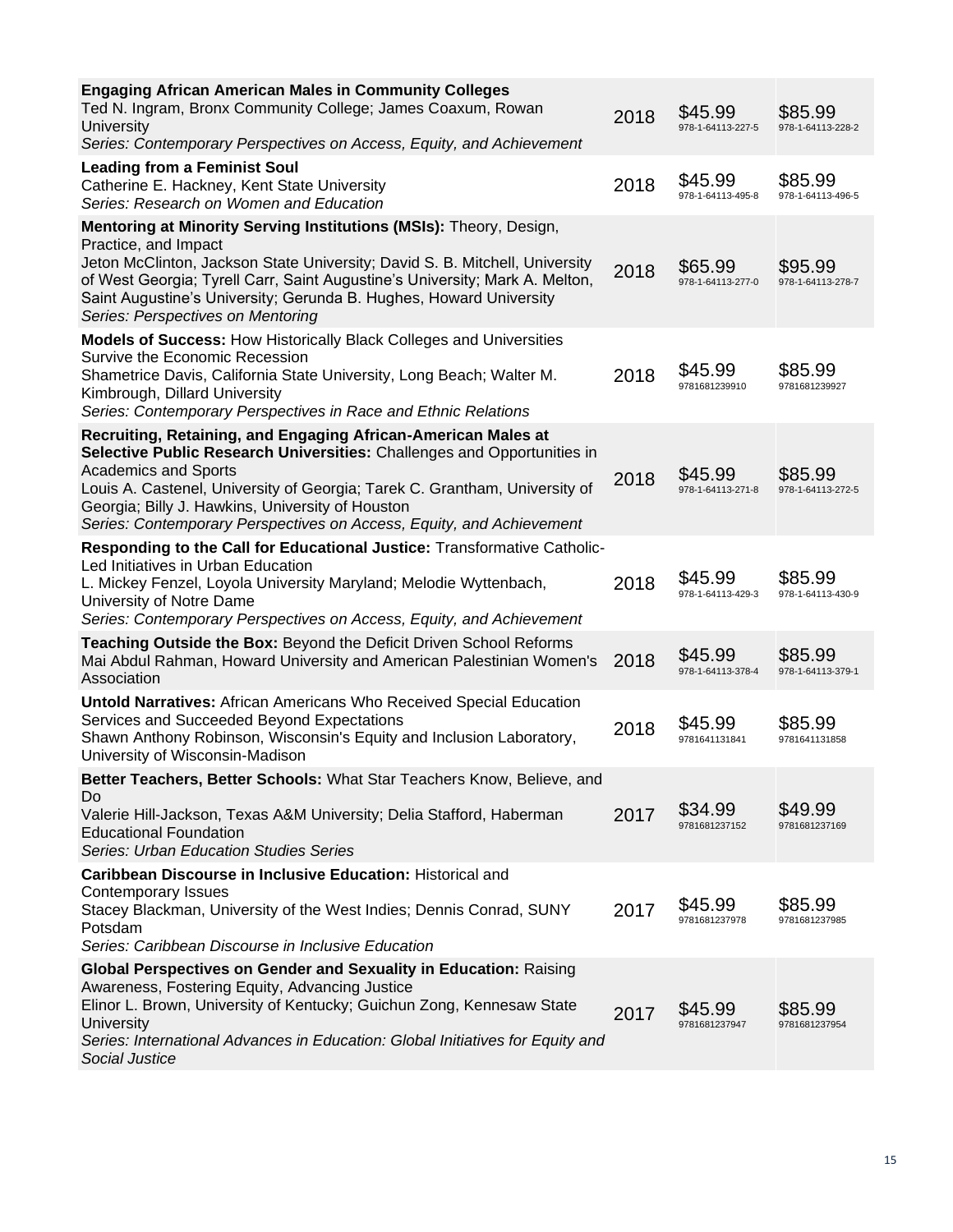| Is That Your Mom?: Voices of Cross Racially Raised Adults of The African                                                                                                                                                                                                                                                                                                                                |      |                              |                              |
|---------------------------------------------------------------------------------------------------------------------------------------------------------------------------------------------------------------------------------------------------------------------------------------------------------------------------------------------------------------------------------------------------------|------|------------------------------|------------------------------|
| Diaspora<br>Cyndy R. Snyder, University of Washington<br>Series: Contemporary Perspectives in Race and Ethnic Relations                                                                                                                                                                                                                                                                                 | 2017 | \$45.99<br>9781681238494     | \$85.99<br>9781681238500     |
| <b>Powerful Multicultural Essays For Innovative Educators And</b><br>Leaders: Optimizing 'Hearty' Conversations<br>Festus E. Obiakor, Sunny Educational Consulting                                                                                                                                                                                                                                      | 2017 | \$45.99<br>978-1-64113-085-1 | \$85.99<br>978-1-64113-086-8 |
| Queer People of Color in Higher Education<br>Joshua Moon Johnson, American River College; Gabriel Javier, University<br>of Wisconsin-Madison<br>Series: Contemporary Perspectives on LGBTQ Advocacy in Societies                                                                                                                                                                                        | 2017 | \$45.99<br>9781681238814     | \$85.99<br>9781681238821     |
| Telling Our Stories: Culturally Different Adults Reflect on Growing Up in<br><b>Single-Parent Families</b><br>Donna Y. Ford, Vanderbilt University                                                                                                                                                                                                                                                      | 2017 | \$45.99<br>9781681238371     | \$85.99<br>9781681238388     |
| <b>Working Together: Enhancing Urban Educator Quality Through School-</b><br><b>University Partnerships</b><br>Diane Yendol-Hoppey, University of North Florida; Deborah Shanley,<br>Brooklyn College - CUNY; Darby C. Delane, Alachua County Public<br>Schools; David T. Hoppey, University of North Florida<br>Series: Advances in Teacher Education                                                  | 2017 | \$45.99<br>9781681237305     | \$85.99<br>9781681237312     |
| Are You Mixed?: A War Bride's Granddaughter's Narrative of Lives In-<br>Between Contested Race, Gender, Class, and, Power<br>Sonia E. Janis, University of Georgia<br>Series: Research for Social Justice: Personal~Passionate~Participatory<br><b>Inquiry</b>                                                                                                                                          | 2016 | \$45.99<br>9781681233871     | \$85.99<br>9781681233888     |
| Beyond Retention: Cultivating Spaces of Equity, Justice, and Fairness for<br>Women of Color in U.S. Higher Education<br>Brenda L. H. Marina, Baltimore City Community College; Sabrina N. Ross,<br>Georgia Southern University<br>Series: Research for Social Justice: Personal~Passionate~Participatory<br><b>Inquiry</b>                                                                              | 2016 | \$45.99<br>9781681234144     | \$85.99<br>9781681234151     |
| <b>Colluding, Colliding, and Contending with Norms of Whiteness</b><br>Jennifer L. S. Chandler, Arizona State University<br><b>Series: Urban Education Studies Series</b>                                                                                                                                                                                                                               | 2016 | \$45.99<br>9781681236919     | \$85.99<br>9781681236926     |
| <b>Counseling African American Males: Effective Therapeutic Interventions</b><br>and Approaches<br>Dr. William Ross, Prairie View A&M University<br>Series: African American Male Series: Guiding the Next Generation Through<br>Mentoring, Teaching and Counseling                                                                                                                                     | 2016 | \$45.99<br>9781681235493     | \$85.99<br>9781681235509     |
| <b>Cultivating Achievement, Respect, and Empowerment (CARE) for</b><br>African American Girls in PreK-12 Settings: Implications for Access,<br><b>Equity and Achievement</b><br>Dr. Patricia J. Larke, Texas A&M University; Dr. Gwendolyn Webb-Hasan,<br>Texas A&M University; Dr. Jemimah L. Young, University of North Texas<br>Series: Contemporary Perspectives on Access, Equity, and Achievement | 2016 | \$45.99<br>9781681235066     | \$85.99<br>9781681235073     |
| Envisioning a Critical Race Praxis in K-12 Education Through Counter-<br><b>Storytelling</b><br>Tyson E.J. Marsh, University of New Mexico; Natasha N. Croom, Iowa State 2016<br><b>University</b><br>Ulandovahin for Conjel L.                                                                                                                                                                         |      | \$45.99<br>9781681234083     | \$85.99<br>9781681234090     |

*Series: Educational Leadership for Social Justice*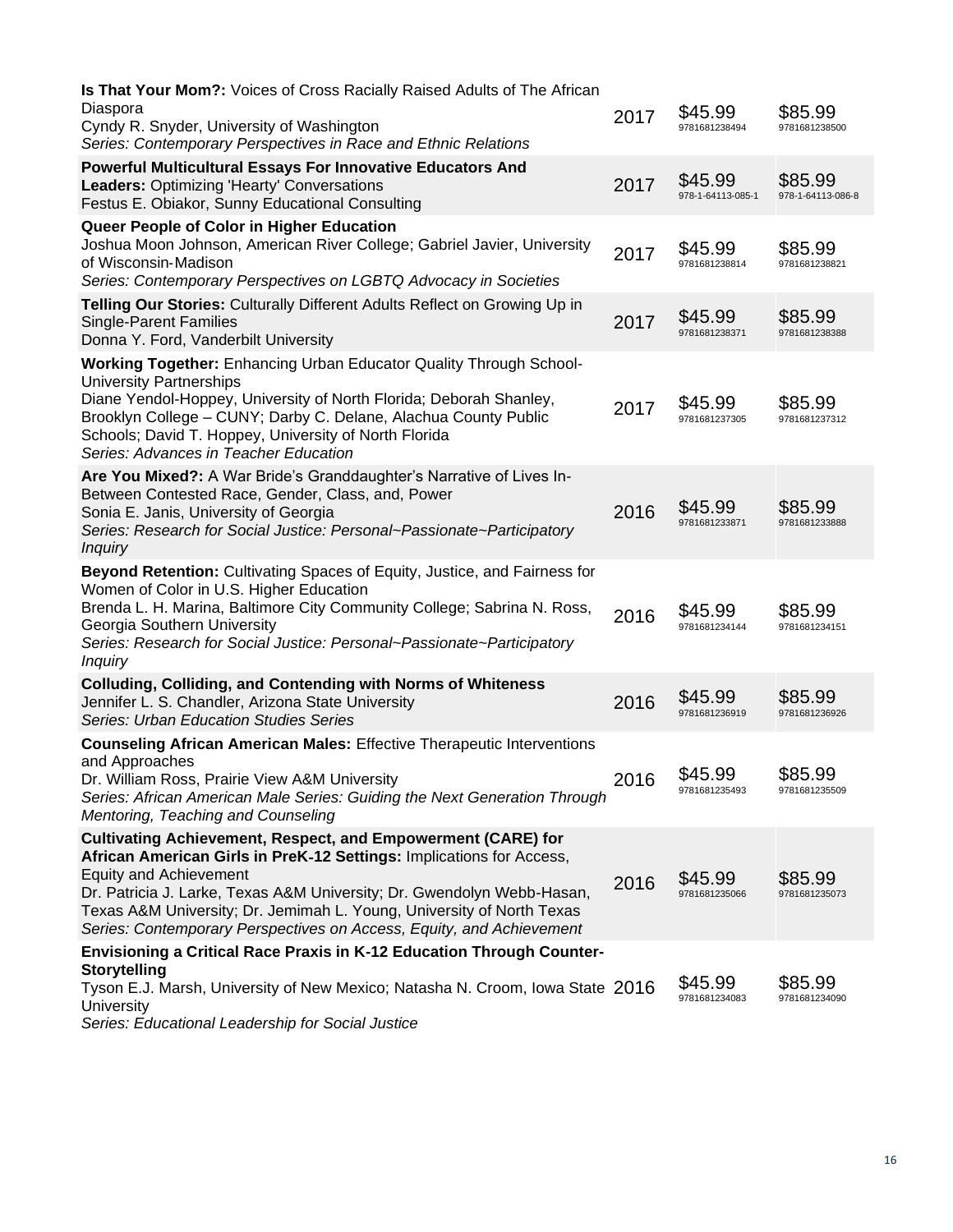| Envisioning Critical Race Praxis in Higher Education Through Counter-<br><b>Storytelling</b>                                                                                                                                                                                                                                                                                                                                                        |      |                              |                              |
|-----------------------------------------------------------------------------------------------------------------------------------------------------------------------------------------------------------------------------------------------------------------------------------------------------------------------------------------------------------------------------------------------------------------------------------------------------|------|------------------------------|------------------------------|
| Natasha N. Croom, Iowa State University; Tyson E.J. Marsh, University of<br>New Mexico<br>Series: Educational Leadership for Social Justice                                                                                                                                                                                                                                                                                                         | 2016 | \$45.99<br>9781681234052     | \$85.99<br>9781681234069     |
| Great Expectations: What Kids Want From Our Urban Public Schools<br>Loyce Caruthers, University of Missouri - Kansas City; Jennifer Friend,<br>University of Missouri - Kansas City                                                                                                                                                                                                                                                                 | 2016 | \$45.99<br>9781681234403     | \$85.99<br>9781681234410     |
| Pyrrhic Victory: The Cost of Integration<br>Daniel F. Upchurch, The University of Louisiana, Monroe                                                                                                                                                                                                                                                                                                                                                 | 2016 | \$45.99<br>9781681233819     | \$85.99<br>9781681233826     |
| Teach & Thrive: Wisdom from an Urban Teacher's Career Narrative<br>Kristina Valtierra, Colorado College<br>Series: Issues in the Research, Theory, Policy, and Practice of Urban<br>Education                                                                                                                                                                                                                                                       | 2016 | \$45.99<br>9781681235813     | \$85.99<br>9781681235820     |
| Women of Color in STEM: Navigating the Workforce<br>Julia Ballenger, Texas A&M University, Commerce; Barbara Polnick, Sam<br>Houston State University; Beverly Irby, Texas A&M University<br>Series: Research on Women and Education                                                                                                                                                                                                                | 2016 | \$45.99<br>9781681237060     | \$85.99<br>9781681237077     |
| Working (With/out) the System: Educational Leadership, Micropolitics and<br>Social Justice<br>James Ryan, Ontario Institute for Studies in Education; Denise E.<br>Armstrong, Brock University<br>Series: Issues in the Research, Theory, Policy, and Practice of Urban<br>Education                                                                                                                                                                | 2016 | \$45.99<br>9781681232249     | \$85.99<br>9781681232256     |
| Autoethnography as a Lighthouse: Illuminating Race, Research, and the<br>Politics of Schooling<br>Stephen Hancock, University of North Carolina at Charlotte; Ayana Allen,<br>University of North Carolina at Charlotte; Chance W. Lewis, University of<br>North Carolina at Charlotte<br>Series: Contemporary Perspectives on Access, Equity, and Achievement                                                                                      | 2015 | \$45.99<br>9781623968229     | \$85.99<br>9781623968236     |
| Better Principals, Better Schools: What Star Principals Know, Believe,<br>and Do<br>Delia Stafford, Haberman Educational Foundation; Valerie Hill-Jackson,<br><b>Texas A&amp;M University</b><br><b>Series: Urban Education Studies Series</b>                                                                                                                                                                                                      | 2015 | \$34.99<br>9781681233642     | \$74.99<br>9781681233659     |
| <b>Exploring Issues of Diversity within HBCUs</b><br>Ted N. Ingram, Bronx Community College; Derek Greenfield; Joelle D.<br>Carter, Arkansas Tech University; Adriel A. Hilton, Western Carolina<br><b>University</b><br>Series: Contemporary Perspectives on Access, Equity, and Achievement                                                                                                                                                       | 2015 | \$45.99<br>978-1-68123-098-6 | \$85.99<br>978-1-68123-099-3 |
| <b>Inclusive Practices and Social Justice Leadership for Special</b><br><b>Populations in Urban Settings: A Moral Imperative</b><br>M.C. Kate Esposito, California State University Dominguez Hills; Anthony H. 2015<br>Normore, California State University Dominguez Hills<br>Series: Educational Leadership for Social Justice                                                                                                                   |      | \$45.99<br>978-1-68123-107-5 | \$85.99<br>978-1-68123-108-2 |
| Priorities of the Professoriate: Engaging Multiple Forms of Scholarship<br><b>Across Rural and Urban Institutions</b><br>Fred A. Bonner, Prairie View A&M University; Rosa M. Banda, Rutgers;<br>Petra A. Robinson, Louisiana State University; Chance W. Lewis, University 2015<br>of North Carolina at Charlotte; Barbara Lofton, University of Arkansas-<br>Fayetteville<br>Series: Contemporary Perspectives on Access, Equity, and Achievement |      | \$45.99<br>978-1-68123-070-2 | \$85.99<br>978-1-68123-071-9 |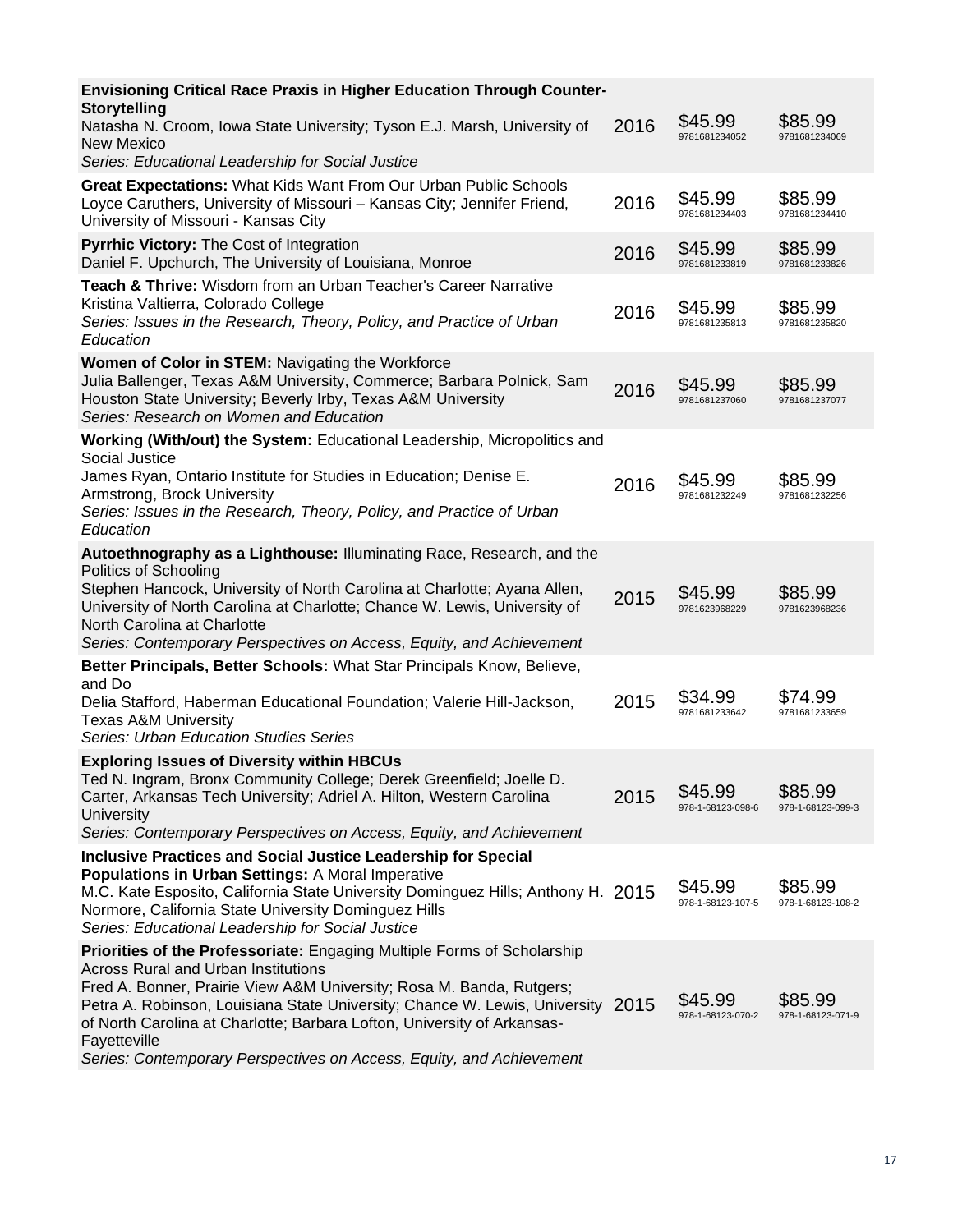| Reaching the Mountaintop of the Academy: Personal Narratives, Advice<br>and Strategies From Black Distinguished and Endowed Professors<br>Gail L. Thompson, Fayetteville State University; Fred A. Bonner, Prairie<br>View A&M University; Chance W. Lewis, University of North Carolina at<br>Charlotte<br>Series: Contemporary Perspectives on Access, Equity, and Achievement | 2015 | \$45.99<br>9781681233192     | \$85.99<br>9781681233208     |
|----------------------------------------------------------------------------------------------------------------------------------------------------------------------------------------------------------------------------------------------------------------------------------------------------------------------------------------------------------------------------------|------|------------------------------|------------------------------|
| School Counseling for Black Male Student Success in 21st Century<br><b>Urban Schools</b>                                                                                                                                                                                                                                                                                         |      |                              |                              |
| Malik S. Henfield, Loyola University Chicago; Ahmad R. Washington,<br>University of Louisville<br>Series: Contemporary Perspectives on Access, Equity, and Achievement                                                                                                                                                                                                           | 2015 | \$45.99<br>978-1-68123-194-5 | \$85.99<br>978-1-68123-195-2 |
| <b>Urban Educational Leadership for Social Justice: International</b><br>Perspectives<br>Jeffrey S. Brooks, RMIT University; Melanie C. Brooks, Monash University<br>Series: Educational Leadership for Social Justice                                                                                                                                                           | 2015 | \$45.99<br>978-1-68123-176-1 | \$85.99<br>978-1-68123-177-8 |
| Using Past as Prologue: Contemporary Perspectives on African American<br><b>Educational History</b><br>Dionne Danns, Indiana University; Michelle A. Purdy, Washington University<br>in St. Louis; Christopher M. Span, University of Illinois at Urbana-<br>Champaign<br>Series: Research on African American Education                                                         | 2015 | \$45.99<br>978-1-68123-170-9 | \$85.99<br>978-1-68123-171-6 |
| <b>Critical Perspectives on Black Education: Spirituality, Religion and Social</b>                                                                                                                                                                                                                                                                                               |      |                              |                              |
| Justice<br>Noelle Witherspoon-Arnold, University of Missouri-Columbia; Melanie C.<br>Brooks, Monash University; Bruce Makoto Arnold, Louisiana State<br>University<br>Series: New Directions in Educational Leadership: Innovations in<br>Scholarship, Teaching, and Service                                                                                                     | 2014 | \$45.99<br>9781623967475     | \$85.99<br>9781623967482     |
| The Duality of Women Scholars of Color: Transforming and Being                                                                                                                                                                                                                                                                                                                   |      |                              |                              |
| Transformed in the Academy<br>Gaëtane Jean-Marie, University of Oklahoma; Cosette M. Grant, University<br>of Cincinnati; Beverly Irby, Texas A&M University<br>Series: Research on Women and Education                                                                                                                                                                           | 2014 | \$45.99<br>9781623965020     | \$85.99<br>9781623965037     |
| Historically Black College Leadership & Social Transformation: How<br>Past Practices Inform the Present and Future<br>Vickie L. Suggs, University of North Carolina at Chapel Hill                                                                                                                                                                                               | 2014 | \$45.99<br>9781623964573     | \$85.99<br>9781623964580     |
| Intersectionality and Urban Education: Identities, Policies, Spaces &<br>Power                                                                                                                                                                                                                                                                                                   |      |                              |                              |
| Carl A. Grant, University of Wisconsin–Madison; Elisabeth Zwier,<br>Universidad Pedagógica Nacional Francisco Morazan<br><b>Series: Urban Education Studies Series</b>                                                                                                                                                                                                           | 2014 | \$45.99<br>9781623967321     | \$85.99<br>9781623967338     |
| Mentoring African American Males: A Research Design Comparison<br>Perspective<br>Dr. William Ross, Prairie View A&M University<br>Series: African American Male Series: Guiding the Next Generation Through<br>Mentoring, Teaching and Counseling                                                                                                                                | 2014 | \$45.99<br>9781623968014     | \$85.99<br>9781623968021     |
| Researching Race in Education: Policy, Practice and Qualitative<br>Research<br>Adrienne D. Dixon<br>Series: Education Policy in Practice: Critical Cultural Studies                                                                                                                                                                                                              | 2014 | \$45.99<br>9781623966768     | \$85.99<br>9781623966775     |
| <b>STEM and the City:</b> A Report on STEM Education in the Great American<br>Urban Public School System<br>Clair T. Berube, Hampton University                                                                                                                                                                                                                                  | 2014 | \$45.99<br>9781623966379     | \$85.99<br>9781623966386     |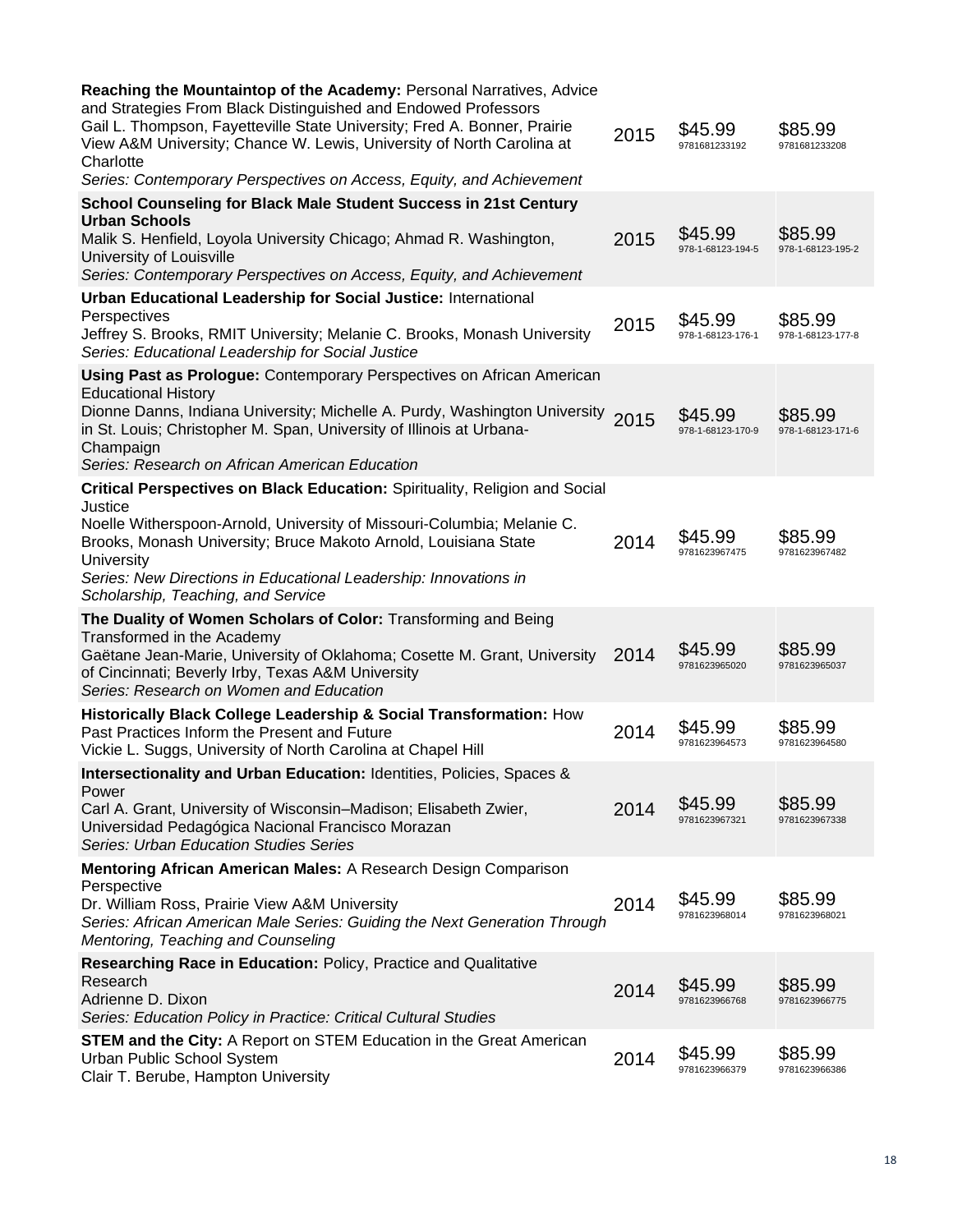| <b>STEM Models of Success: Programs, Policies, and Practices in the</b><br><b>Community College</b><br>J. Luke Wood, San Diego State University; Robert T. Palmer, SUNY<br>Binghamton<br>Series: Contemporary Perspectives in Race and Ethnic Relations                                                                                             | 2014 | \$45.99<br>9781623964818     | \$85.99<br>9781623964825     |
|-----------------------------------------------------------------------------------------------------------------------------------------------------------------------------------------------------------------------------------------------------------------------------------------------------------------------------------------------------|------|------------------------------|------------------------------|
| <b>StreetWays: Chronicling the Homeless in Miami</b><br>Eugene F. Provenzo, University of Miami; Edward Ameen; Alain<br>Bengochea; Kristen Doorn; Ryan W. Pontier; Sabrina F. Sembiante<br>Series: The University of Miami School of Education and Human<br><b>Development Series</b>                                                               | 2014 | \$39.99<br>9781623967567     | \$59.99<br>9781623967574     |
| Teacher Education and Black Communities: Implications for Access,<br><b>Equity and Achievement</b><br>Yolanda Sealey-Ruiz, Teachers College, Columbia University; Chance W.<br>Lewis, University of North Carolina at Charlotte; Ivory Toldson, Howard<br><b>University</b><br>Series: Contemporary Perspectives on Access, Equity, and Achievement | 2014 | \$45.99<br>9781623966973     | \$85.99<br>9781623966980     |
| The Brilliance of Black Children in Mathematics<br>Jacqueline Leonard, University of Wyoming; Danny B. Martin, University of<br>Illinois at Chicago                                                                                                                                                                                                 | 2013 | \$45.99<br>9781623960797     | \$85.99<br>9781623960803     |
| <b>Improving Urban Schools:</b> Equity and Access in K-16 STEM Education<br>Mary Margaret Capraro, Texas A&M University; Robert M. Capraro, Texas<br>A&M University; Chance W. Lewis, University of North Carolina at Charlotte<br>Series: Contemporary Perspectives on Access, Equity, and Achievement                                             | 2013 | \$45.99<br>9781623962302     | \$85.99<br>9781623962319     |
| Living at the Intersections: Social Identities and Black Collegians<br><b>Terrell Strayhorn, Ohio State University</b><br>Series: Research on African American Education                                                                                                                                                                            | 2013 | \$45.99<br>9781623961473     | \$85.99<br>9781623961480     |
| <b>Necessary Spaces:</b> Exploring the Richness of African American Childhood<br>in the South<br>Saundra Murray Nettles, University of Illinois at Urbana-Champaign<br>Series: Landscapes of Education                                                                                                                                              | 2013 | \$45.99<br>978-1-62396-331-6 | \$85.99<br>978-1-62396-332-3 |
| <b>The Race Talk</b><br>Pierre W. Orelus, New Mexico State University                                                                                                                                                                                                                                                                               | 2013 | \$45.99<br>978-1-61735-912-5 | \$85.99<br>978-1-61735-913-2 |
| African American Males and Education: Researching the Convergence of<br>Race and Identity<br>T. Elon Dancy II, University of Oklahoma; M. Christopher Brown, Kentucky<br><b>State University</b><br>Series: Contemporary Perspectives in Race and Ethnic Relations                                                                                  | 2012 | \$45.99<br>978-1-61735-941-5 | \$85.99<br>978-1-61735-942-2 |
| <b>Black Graduate Education at Historically Black Colleges and</b><br><b>Universities</b><br>Robert T. Palmer, SUNY Binghamton; Adriel A. Hilton, Upper Iowa<br>University; Tiffany Patrice Fountaine, Morgan State University                                                                                                                      | 2012 | \$45.99<br>978-1-61735-850-0 | \$85.99<br>978-1-61735-851-7 |
| Black Males in Postsecondary Education: Examining their Experiences in<br><b>Diverse Institutional Contexts</b><br>Adriel A. Hilton, Upper Iowa University; J. Luke Wood, San Diego State<br>University; Chance W. Lewis, University of North Carolina at Charlotte<br>Series: Contemporary Perspectives on Access, Equity, and Achievement         | 2012 | \$45.99<br>978-1-61735-932-3 | \$85.99<br>978-1-61735-933-0 |
| The Brother Code: Manhood and Masculinity among African American Men<br>in College<br>T. Elon Dancy II, University of Oklahoma<br>Series: Contemporary Perspectives in Race and Ethnic Relations                                                                                                                                                    | 2012 | \$45.99<br>978-1-61735-760-2 | \$85.99<br>978-1-61735-761-9 |
| <b>Contemporary Voices From The Margin: African Educators on African</b><br>and American Education<br>Omiunota N. Ukpokodu, University of Missouri-Kansas City; Peter Ukpokodu                                                                                                                                                                      | 2012 | \$45.99<br>978-1-61735-795-4 | \$85.99<br>978-1-61735-796-1 |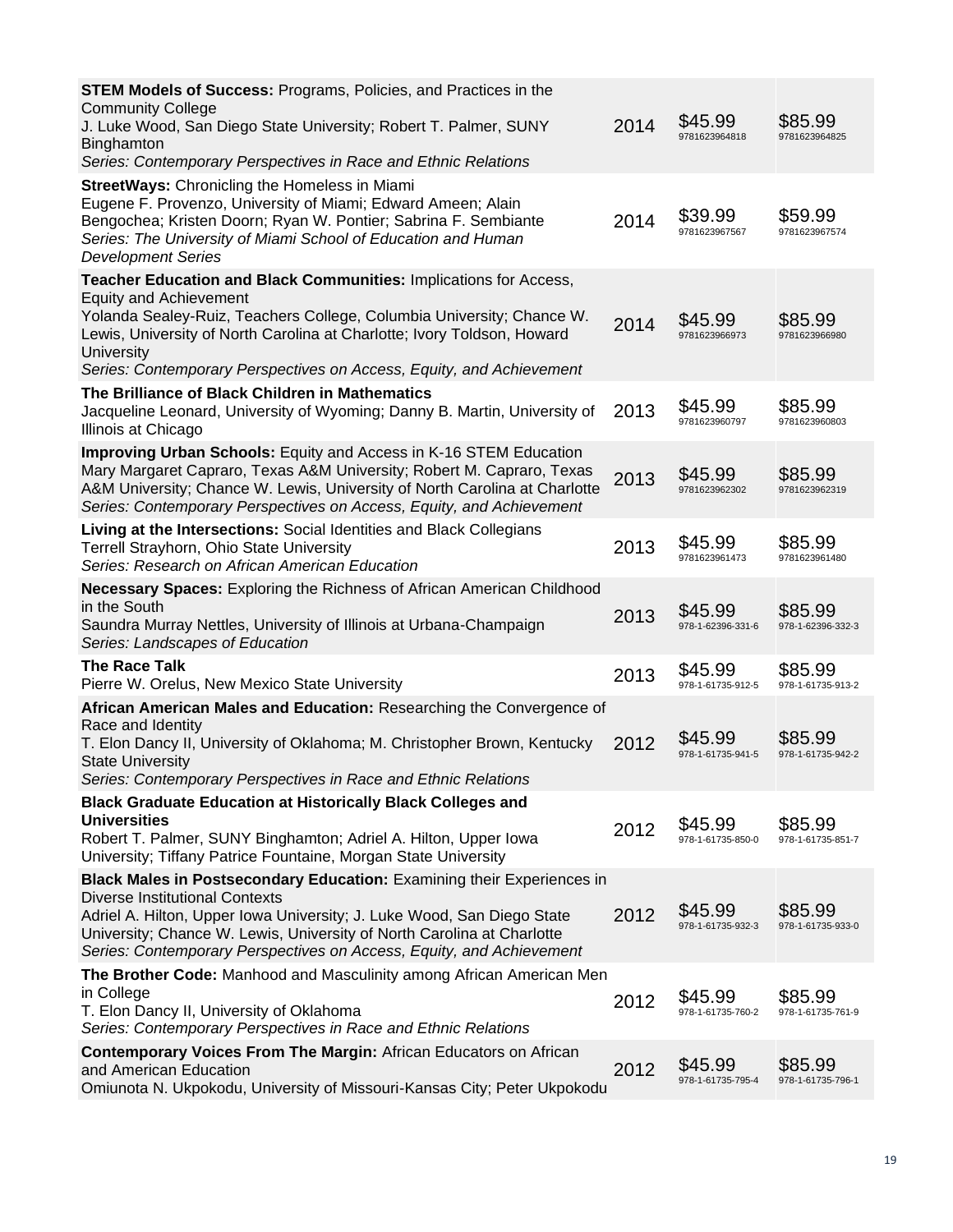| Critical Small Schools: Beyond Privatization in New York City Urban<br><b>Educational Reform</b><br>Maria Hantzopoulos, Vassar College; Alia R. Tyner-Mullings, The New<br><b>Community College at CUNY</b>                                                                                                                                                   | 2012 | \$45.99<br>978-1-61735-683-4 | \$85.99<br>978-1-61735-684-1 |
|---------------------------------------------------------------------------------------------------------------------------------------------------------------------------------------------------------------------------------------------------------------------------------------------------------------------------------------------------------------|------|------------------------------|------------------------------|
| Leadership from the Ground Up: Effective Schooling in Traditionally Low<br><b>Performing Schools</b><br>Michele A. Acker-Hocevar, Washington State University; Marta I. Cruz-<br>Janzen, Florida Atlantic University; Cynthia L. Wilson, Florida Atlantic<br>University<br>Series: Issues in the Research, Theory, Policy, and Practice of Urban<br>Education | 2012 | \$45.99<br>978-1-61735-650-6 | \$85.99<br>978-1-61735-651-3 |
| Struggling for Inclusion: Educational Leadership in a Neo-Liberal World<br>James Ryan, Ontario Institute for Studies in Education<br>Series: Issues in the Research, Theory, Policy, and Practice of Urban<br>Education                                                                                                                                       | 2012 | \$45.99<br>978-1-61735-626-1 | \$85.99<br>978-1-61735-627-8 |
| Student Engagement in Urban Schools: Beyond Neoliberal Discourses<br>Brenda J. McMahon, The University of North Carolina at Charlotte; John P.<br>Portelli, Ontario Institute for Studies in Education<br>Series: Issues in the Research, Theory, Policy, and Practice of Urban<br>Education                                                                  | 2012 | \$45.99<br>978-1-61735-731-2 | \$85.99<br>978-1-61735-732-9 |
| <b>Clinical Teacher Education: Reflections From an Urban Professional</b><br>Development School Network<br>Chara Haeussler Bohan, Georgia State University; Joyce E. Many, Georgia 2011<br><b>State University</b><br>Series: Readings in Educational Thought                                                                                                 |      | \$45.99<br>978-1-61735-423-6 | \$85.99<br>978-1-61735-424-3 |
| <b>Filling in The Blanks: Standardized Testing and the Black-White</b><br><b>Achievement Gap</b><br>Keena Arbuthnot, Louisiana State University<br>Series: Contemporary Perspectives in Race and Ethnic Relations                                                                                                                                             | 2011 | \$45.99<br>978-1-61735-441-0 | \$85.99<br>978-1-61735-442-7 |
| <b>Including Families and Communities in Urban Education</b><br>Catherine Hands, University of San Diego; Lea Hubbard, University of San<br>Diego<br>Series: Issues in the Research, Theory, Policy, and Practice of Urban<br>Education                                                                                                                       | 2011 | \$45.99<br>978-1-61735-399-4 | \$85.99<br>978-1-61735-400-7 |
| <b>Schools as Radical Sanctuaries: Decolonizing Urban Education through</b><br>the Eyes of Youth of Color<br>René Antrop-González, University of Wisconsin–Milwaukee<br>Series: Issues in the Research, Theory, Policy, and Practice of Urban<br>Education                                                                                                    | 2011 | \$45.99<br>978-1-61735-590-5 | \$85.99<br>978-1-61735-591-2 |
| Yes We Can!: Improving Urban Schools through Innovative Educational<br>Reform<br>Leanne L. Howell, Baylor University; Chance W. Lewis, University of North<br>Carolina at Charlotte; Norvella Carter, Texas A&M<br>Series: Contemporary Perspectives on Access, Equity, and Achievement                                                                       | 2011 | \$45.99<br>978-1-61735-635-3 | \$85.99<br>978-1-61735-636-0 |
| Research in Urban Educational Settings: Lessons Learned and<br>Implications for Future Practice<br>Kimberly A. Scott, Arizona State University; Wanda J. Blanchett, University<br>of Missouri                                                                                                                                                                 | 2010 | \$45.99<br>978-1-61735-206-5 | \$85.99<br>978-1-61735-207-2 |
| Research on Urban Teacher Learning: Examining Contextual Factors<br>Over Time<br>Andrea J. Stairs, University of Southern Maine; Kelly A. Donnell, Roger<br><b>Williams University</b>                                                                                                                                                                        | 2010 | \$45.99<br>978-1-60752-401-4 | \$85.99<br>978-1-60752-402-1 |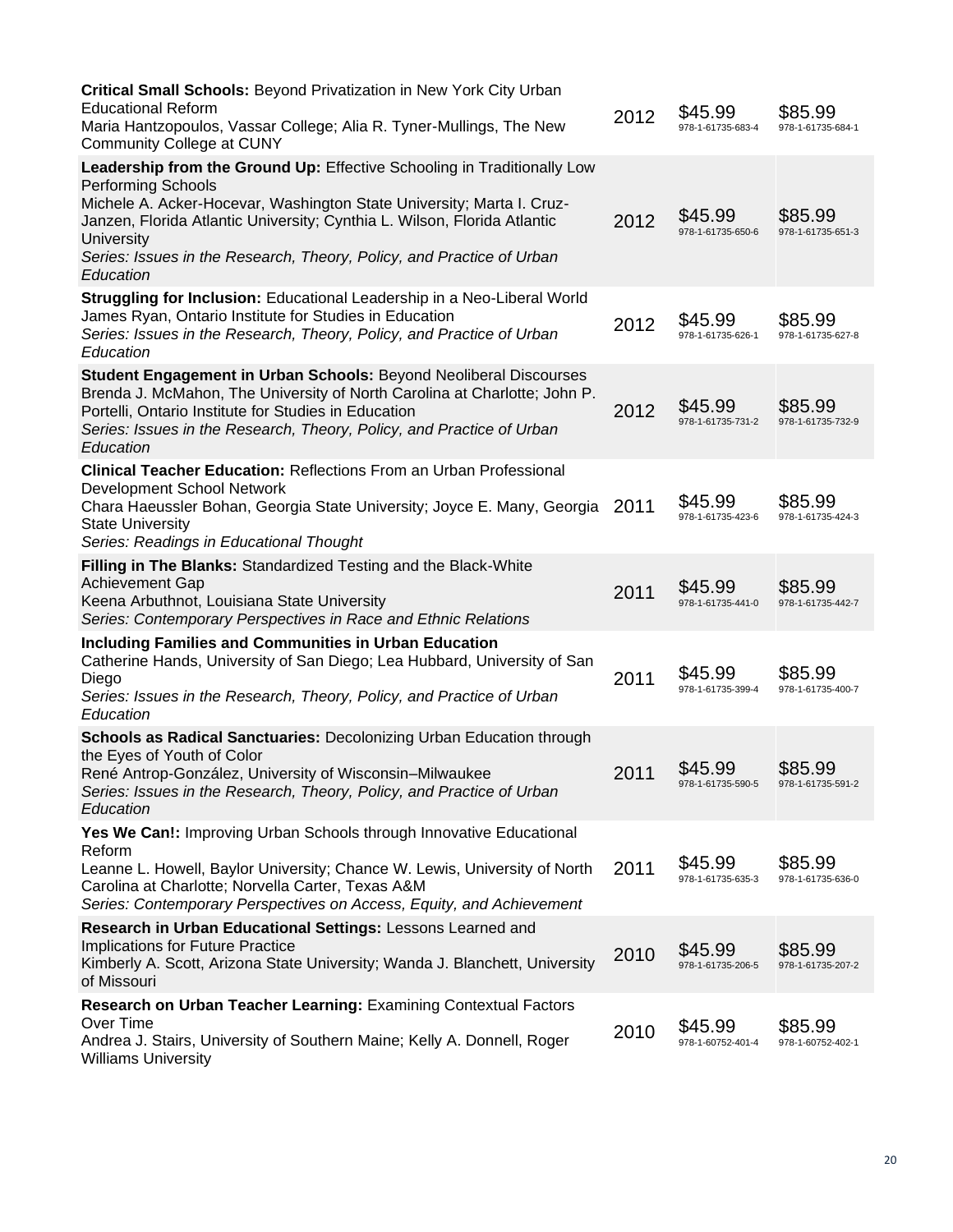| Narrowing the Achievement Gap in a (Re) Segregated Urban School<br><b>District:</b> Research, Policy and Practice<br>Vivian W. Ikpa; C. Kent McGuire<br>Series: The Achievement Gap, Research, Practice, and Policy                                                                                            | 2009 | \$45.99<br>978-1-60752-221-8 | \$85.99<br>978-1-60752-222-5 |
|----------------------------------------------------------------------------------------------------------------------------------------------------------------------------------------------------------------------------------------------------------------------------------------------------------------|------|------------------------------|------------------------------|
| Inclusion in Urban Educational Environments: Addressing Issues of<br>Diversity, Equity, and Social Justice<br>Brenda J. McMahon, The University of North Carolina at Charlotte; Denise<br>E. Armstrong, Brock University<br>Series: Issues in the Research, Theory, Policy, and Practice of Urban<br>Education | 2006 | \$45.99<br>1-59311-493-1     | \$85.99<br>1-59311-494-X     |
| <b>Fiscal Policy in Urban Education</b><br>Jennifer King Rice, University of Maryland; Christopher Roellke, Stetson<br>University<br>Series: Research in Education Fiscal Policy and Practice                                                                                                                  | 2002 | \$45.99<br>1-931576-14-9     | \$85.99<br>1-931576-15-7     |
| <b>Community Education and Crime Prevention: Confronting Foreground</b><br>and Background Causes of Criminal Behavior<br>Carolyn Siemens Ward                                                                                                                                                                  | 1998 | \$45.99<br>1-59311-289-0     |                              |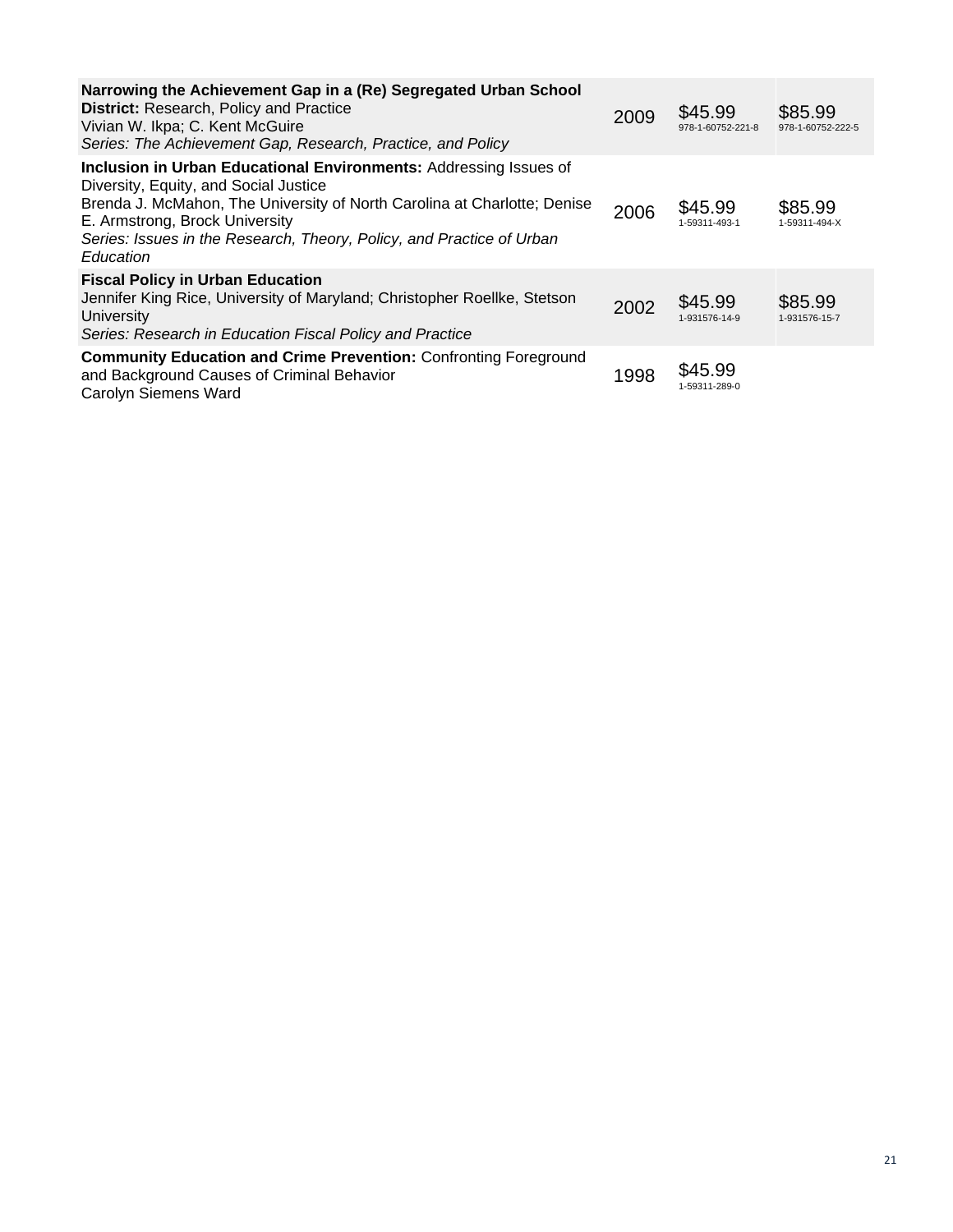# International Distributors

#### **Canada**

Login Brothers Canada 324 Saullteaux Crescent Winnipeg, MB R3J3T2 Tel: 204-837-2987 Fax: 204-837-3116 [http://www.lb.ca](http://www.lb.ca/)

#### **Australia**

Co Info Pty Ltd 200A Rooks Road Vermont, VIC 3133 Australia Tel.: +613 9210 7777 Fax: + 613 9210 7788 website: [www.coinfo.com.au](http://www.coinfo.com.au/)

#### **China**

Taylor & Francis Asia Pacific Room 1108B, Culture Square No. 59 Jia, Zhongguancun St. Haidian District Beijing 100872 P.R. China Tel : +86 (10) 82502670 Jeffrey Lim, Books Sales Director Email: [jeffrey.lim@tandf.com.sg](mailto:jeffrey.lim@tandf.com.sg) Cynthia Ji, Account Manager Email: [cynthia.ji@tandf.com.sg](mailto:cynthia.ji@tandf.com.sg)

*China - Shanghai Region* Chris Ye, Account Manager Room 916, Jinjiang Xiangyang Building 993 Nanjing West Road Shanghai 200041 P.R. China Tel: +86 21 62316030 Email: [chris.ye@tandf.com.sg](mailto:chris.ye@tandf.com.sg)

*China - Guangdong Region* Cherry Wang, Sales Executive Email: [cherry.wang@tandf.com.sg](mailto:cherry.wang@tandf.com.sg)

#### **Indo-China**

Jeffrey Lim, *Books Sales Director* Singapore Sales Office E-mail: [jeffrey.lim@tandf.com.sg](mailto:jeffrey.lim@tandf.com.sg)

#### **Europe**

The Eurospan Group: You can order from Eurospan by mail, fax, email or telephone:

Eurospan Group c/o Turpin Distribution Pegasus Drive Stratton Business Park Biggleswade, Bedfordshire SG18 8TQ, UK Tel: +44 (0) 1767 604972 Fax: +44 (0) 1767 601640 Orders: [eurospan@turpin-distribution.com](mailto:eurospan@turpin-distribution.com) Other info: info@eurospangroup.com

Orders from buyers in UK, Continental Europe, Middle East and Africa can be supplied directly by our stockist in the UK: Eurospan: www.eurospanbookstore.com/infoagepub

#### **Hong Kong**

Taylor & Francis Asia Pacific Suite 153, Somptueux Central 52-54 Wellington Street Central Hong Kong Tel: +852 3752 0625/3752 0626 Jeffrey Lim, Books Sales Director E-mail: [jeffrey.lim@tandf.com.sg](mailto:jeffrey.lim@tandf.com.sg) Andrew Kwan, Manager E-mail: [andrew.kwan@tandf.com.sg](mailto:andrew.kwan@tandf.com.sg)

#### **India**

Sara Books Pvt Ltd G-1, Vardaan House 7/28, Ansari Road, Daryaganj New Delhi - 110002 India Phones : 00-91-11-23266107 Fax : 00-91-11-23266102 e mail: [ravindrasaxena@sarabooksindia.com](mailto:ravindrasaxena@sarabooksindia.com) Web : [www.sarabooksindia.com](http://www.sarabooksindia.com/) Contact Person : Ravindra.Saxena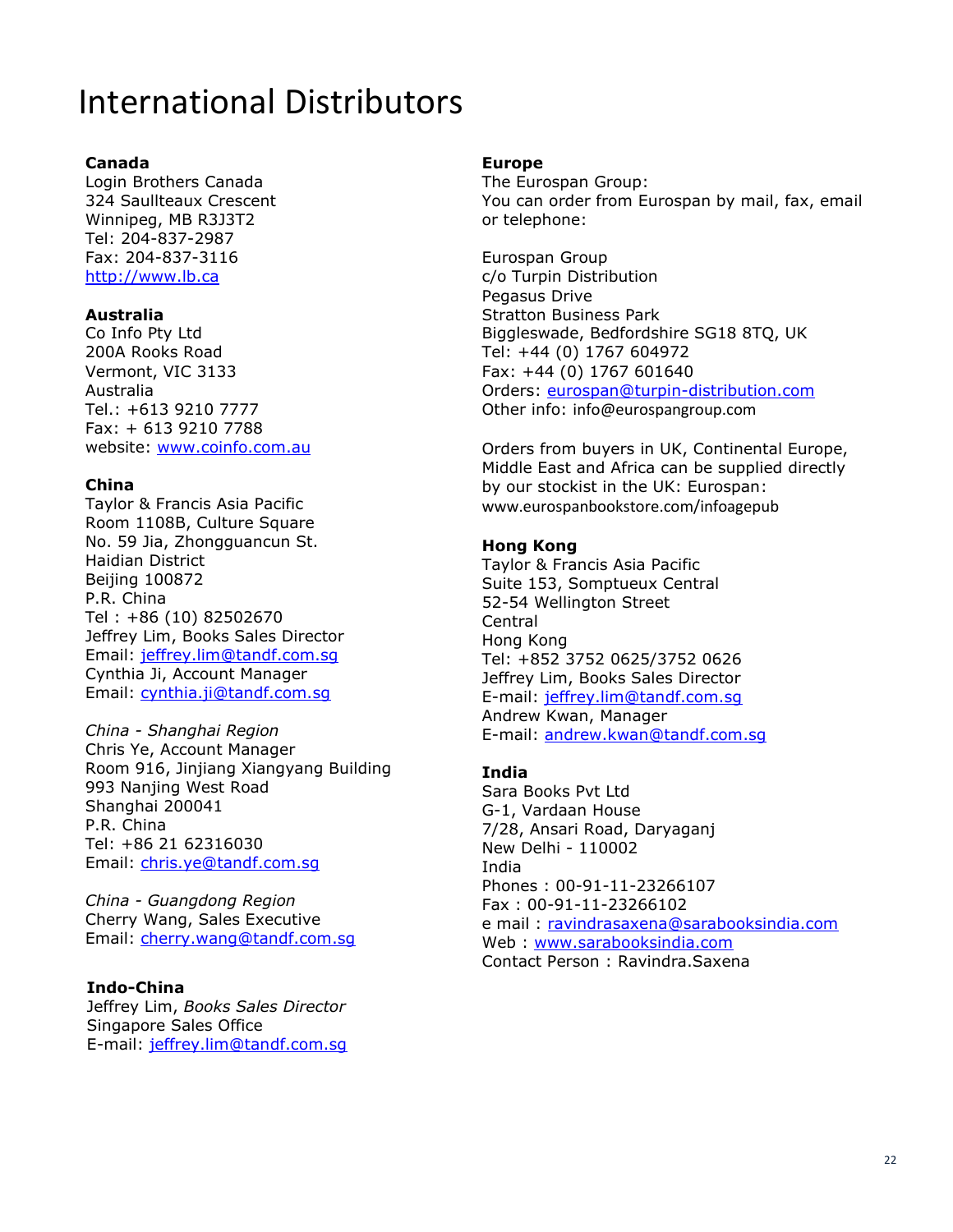#### **Indonesia**

Mohamed Feroz, *Assistant Sales Manager* Singapore Sales Office Email: [mohamed.feroz@tandf.com.sg](mailto:mohamed.feroz@tandf.com.sg)

#### **Japan**

Maruzen Co. Ltd. 9F Maruzen Building, 2-3-10 Nihombashi, Chuoku, Tokyo Japan 103-8245 Tel: +81-3-3272-3851 Fax: +81-3-3272-3920 [promote@maruzen.co.jp](mailto:promote@maruzen.co.jp)

#### **Korea**

Barry Clarke, Managing Director Singapore Office Email: [barry.clarke@tandf.com.sg](mailto:barry.clarke@tandf.com.sg)

#### **Malaysia and Brunei**

Taylor & Francis Publishing Services Taylor & Francis Asia Pacific No. 23-2, Jalan PJS 8/18 Dataran Mentari, 46150 Petaling Jaya Selangor Darul Ehsan Malaysia Tel: +603 56301361 Fax: +603 56301732 Mobile: +60 (0)16 331 9923 David Yeong, General Manager Email: [david.yeong@tandf.com.sg](mailto:david.yeong@tandf.com.sg)

#### **Philippines**

Jeffrey Lim, *Books Sales Director* Singapore Sales Office E-mail: [jeffrey.lim@tandf.com.sg](mailto:jeffrey.lim@tandf.com.sg)

#### **Puerto Rico, The Caribbean, South America:**

Cranbury International 7 Clarendon Ave., Suite 2 Montpelier, VT 05602 Tel: 802-223-6565 Fax: 802-223-6824 email: [eatkin@cranburyinternational.com](mailto:eatkin@cranburyinternational.com)

#### **Singapore**

Taylor & Francis Asia Pacific 60 MacPherson Road Block 1 #06-09 Siemens Centre Singapore 348615 Tel: +65 65082888 Fax: +65 6742 9356 Email: [sales@tandf.com.sg](mailto:sales@tandf.com.sg) Mohamed Feroz, *Assistant Sales Manager* Email: [mohamed.feroz@tandf.com.sg](mailto:mohamed.feroz@tandf.com.sg)

#### **Taiwan**

Taylor & Francis Asia Pacific Room 629, 6F, No. 6, Sec. 4, Hsinyi Road Da-an District Taipei 10683 Taiwan (R.O.C.) Tel: +886 (2) 5551 1266 ext. 6291 Jeffrey Lim, Books Sales Director Email: [jeffrey.lim@tandf.com.sg](mailto:jeffrey.lim@tandf.com.sg) Jason Lin, Sales Manager Email: [jason.lin@tandf.com.sg](mailto:jason.lin@tandf.com.sg)

#### **Thailand**

Taylor & Francis Asia Pacific Tel & Fax: +66 2 6391333 ext. 3612 Jeffrey Lim, Books Sales Director Email: [jeffrey.lim@tandf.com.sg](mailto:jeffrey.lim@tandf.com.sg) Nonglak Sawaithong, Account Manager Email: [s.nonglak@tandf.com.sg](mailto:s.nonglak@tandf.com.sg)

#### **Vietnam**

Jeffrey Lim, *Books Sales Director* Singapore Sales Office E-mail: [jeffrey.lim@tandf.com.sg](mailto:jeffrey.lim@tandf.com.sg)